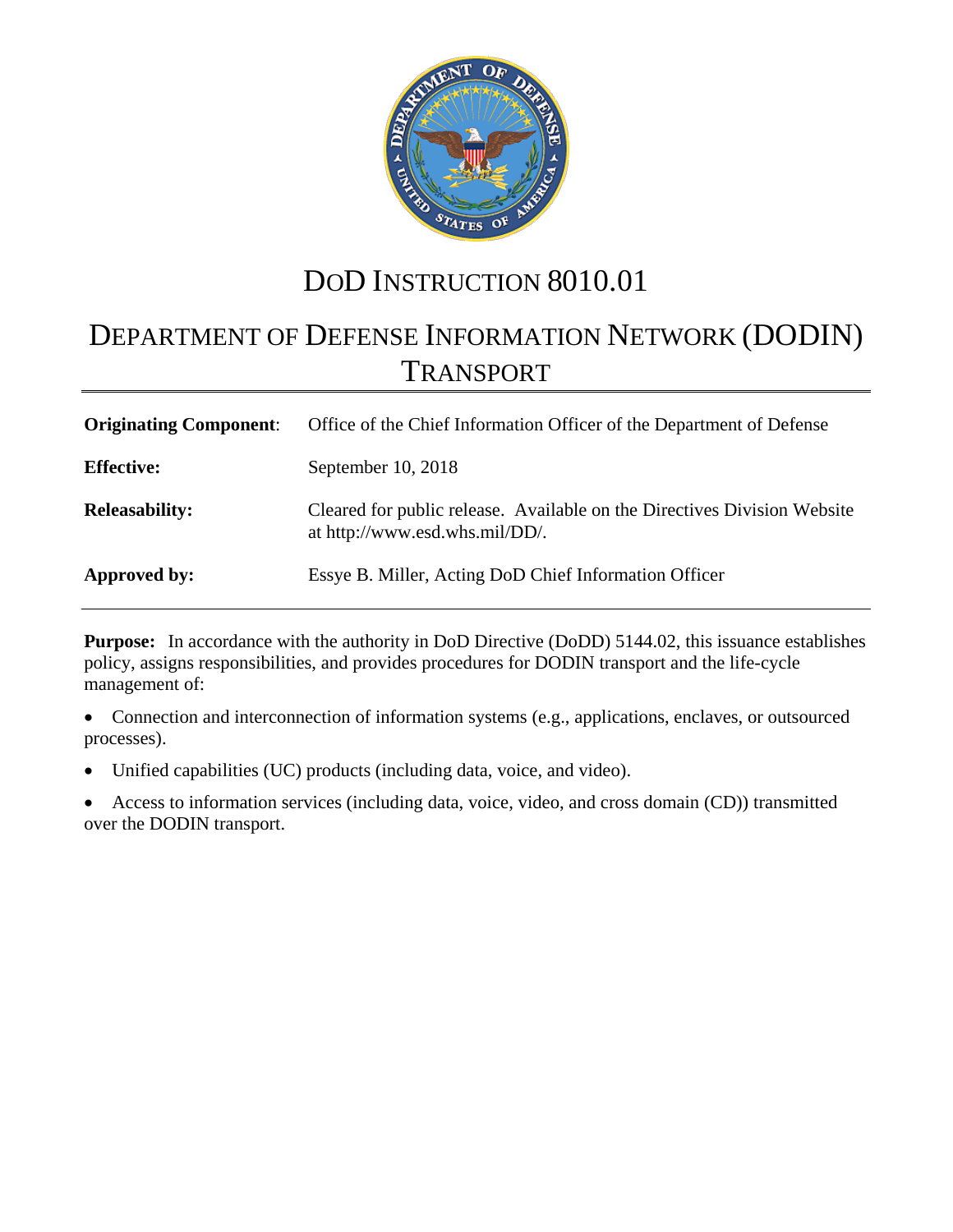# **TABLE OF CONTENTS**

| 2.8. Director, National Security Agency/Chief, Central Security Service 8             |  |
|---------------------------------------------------------------------------------------|--|
|                                                                                       |  |
| 2.10. Under Secretary of Defense (Comptroller)/Chief Financial Officer, Department of |  |
|                                                                                       |  |
|                                                                                       |  |
|                                                                                       |  |
|                                                                                       |  |
|                                                                                       |  |
|                                                                                       |  |
|                                                                                       |  |
|                                                                                       |  |
|                                                                                       |  |
|                                                                                       |  |
|                                                                                       |  |
|                                                                                       |  |
|                                                                                       |  |
|                                                                                       |  |
|                                                                                       |  |
|                                                                                       |  |
|                                                                                       |  |
|                                                                                       |  |
|                                                                                       |  |
|                                                                                       |  |
|                                                                                       |  |
|                                                                                       |  |
|                                                                                       |  |

# FIGURES

|--|--|--|--|--|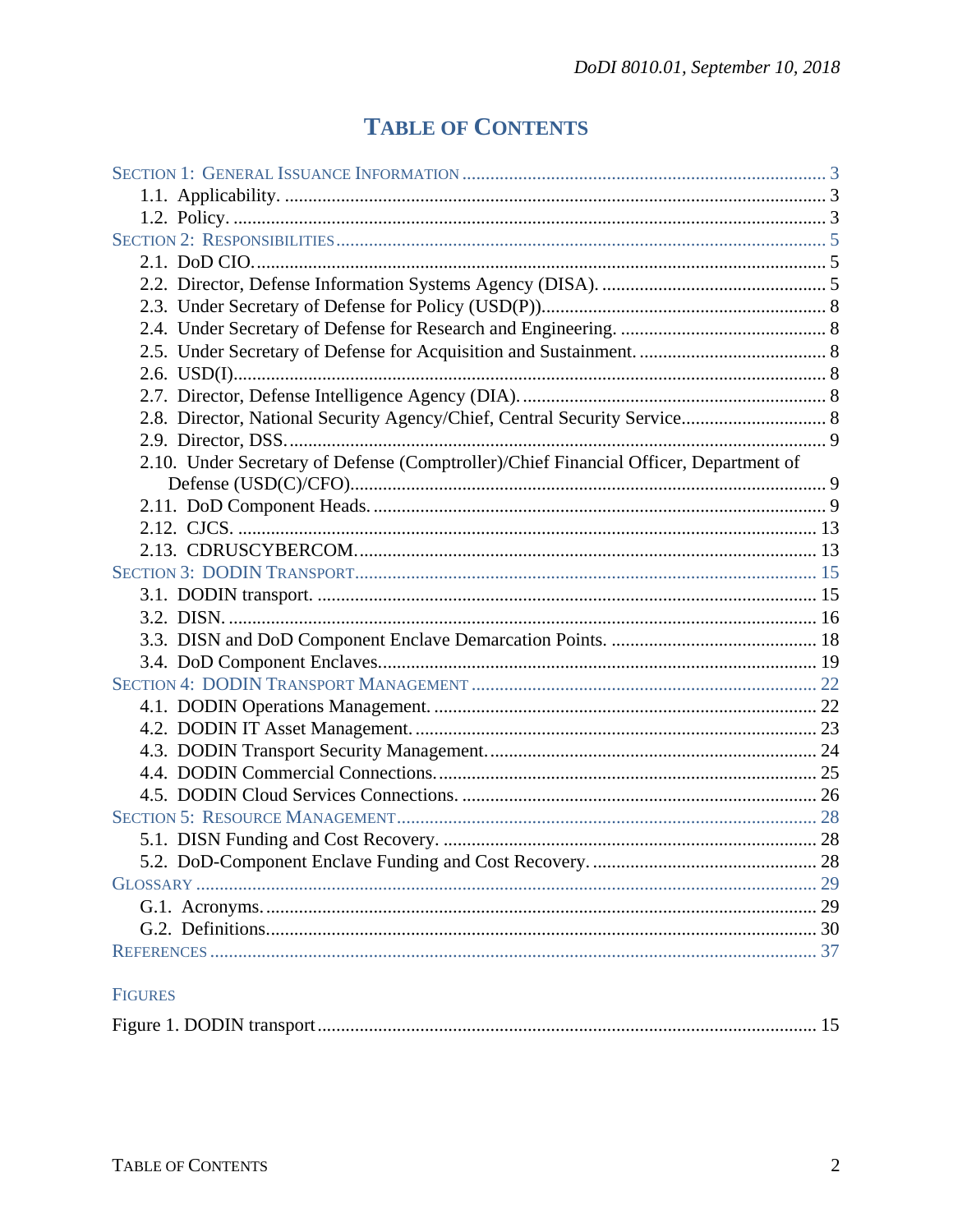# **SECTION 1: GENERAL ISSUANCE INFORMATION**

## <span id="page-2-1"></span><span id="page-2-0"></span>**1.1. APPLICABILITY.**

a. This issuance applies to OSD, the Military Departments (including the Coast Guard at all times, including when it is a Service in the Department of Homeland Security by agreement with that Department), the Office of the Chairman of the Joint Chiefs of Staff (CJCS) and the Joint Staff, the Combatant Commands, the Office of the Inspector General of the Department of Defense, the Defense Agencies, the DoD Field Activities, and all other organizational entities within DoD (referred to collectively in this issuance as the "DoD Components").

b. The Coast Guard will adhere to DoD cybersecurity requirements, standards, and policies, and will be responsible to the direction of Commander, U.S. Cyber Command, for Coast Guardoperated DoDIN systems and networks and for Coast Guard information systems and networks that directly affect the DoDIN and DoD mission assurance, while complying with DHS oversight and compliance requirements for acquisition, the Federal Information Security Management Act, and financial audit reporting.

#### <span id="page-2-2"></span>**1.2. POLICY.**

a. DoD Components will use designated DoD-wide architectures, enterprise services, data and technical standards, and interoperability for information technology (IT) and National Security Systems (NSS) approved by the DoD Chief Information Officer (CIO) through the Enterprise Architecture and Services Board to improve network effectiveness, optimize delivery of capabilities, improve interoperability, enhance situational awareness of DODIN transport and interconnected networks, and facilitate faster response to cyber threats.

b. DoD Components will reduce duplication, optimize usage, and improve efficiency in the delivery of DODIN transport services.

c. DoD Components:

(1) Will use DODIN transport solutions to establish reliable and secure network connections with mission partners.

(2) Will have the appropriate level of information confidentiality, integrity, and availability for differing security domains to support mission assurance objectives for DoDIN network connections.

(3) Will use the Defense Information System Network (DISN) as the core element of DODIN transport.

(4) Must implement and register all connections to the DISN, including DoD Component and mission partner systems connected to DISN gateways, in the DODIN tracking and management repository in accordance with the DISN Connection Process Guide (DCPG) and DISN Cloud Connection Process Guide (DCCPG). The DCPG and DCCPG (until integrated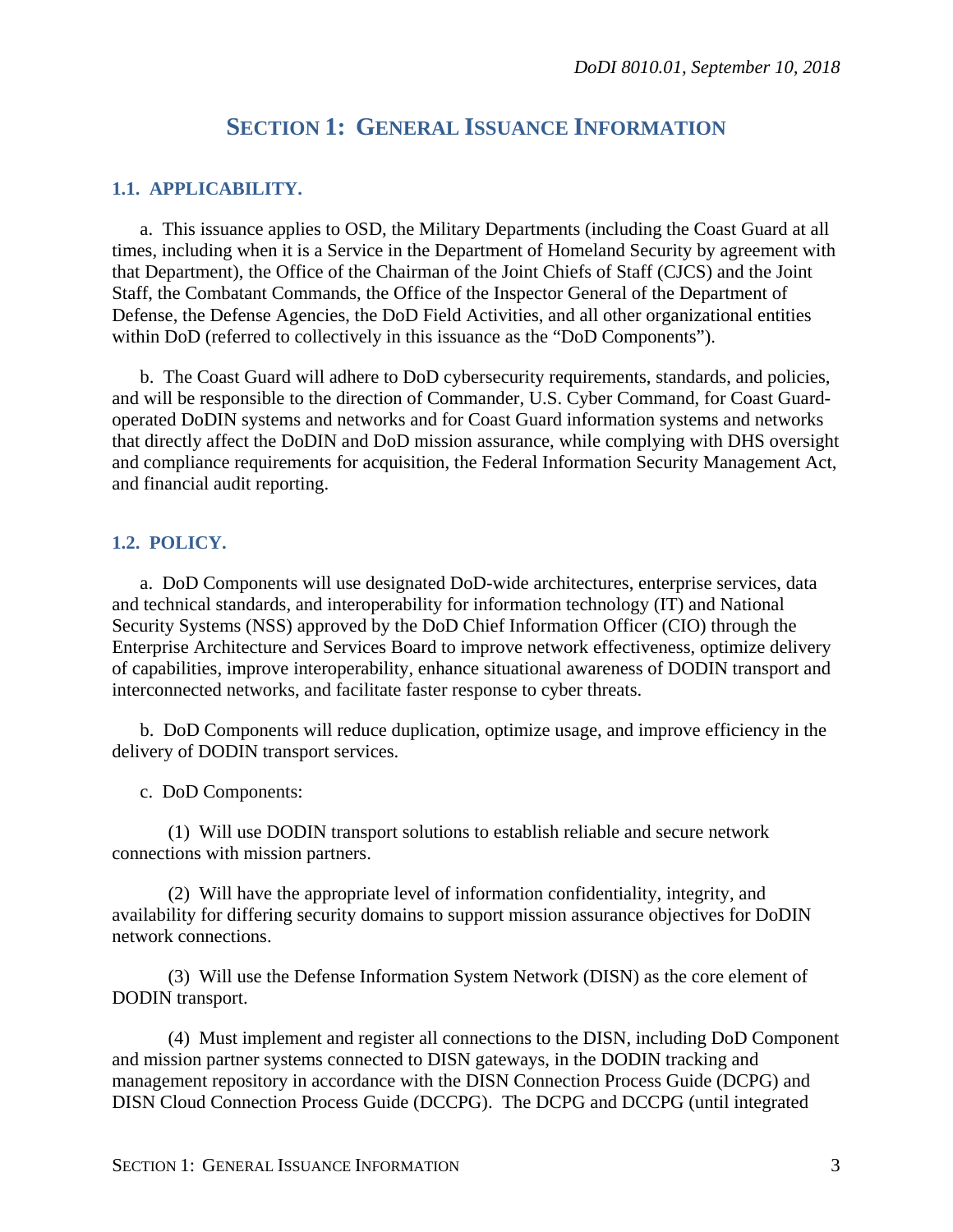with the DCPG) are available at: http://www.disa.mil/Services/Network-Services/Enterprise-Connections/.

d. DODIN transport infrastructure must be protected using DoD's policies, strategies, and architectures for trusted systems and networks, the risk management framework (RMF), and the DoD cybersecurity processes to eliminate or mitigate vulnerabilities and assure minimum levels of security for collaboration activities throughout DoD, in accordance with DoD Instruction (DoDI) 5200.44, DoDI 8500.01, DoDI 8510.01, DoDI 8523.01, DoDI 8530.01, DoDI 8540.01, and DoDI 8551.01.

e. DoD Components will use the DISN-provided transport, when available, to satisfy DoD information transfer requirements between DoD installations and facilities, and DISN-provided gateways for connections to mission partner networks and information systems.

f. Network management and cybersecurity situational awareness of the DODIN transport and its connections, and interconnections of information systems, UC products, and information services will be instituted and conducted to support DoD missions, functions, and operations. It must enable authorized users and their mission partners to securely access and share timely and trusted information on the DODIN from any location at any time, to the maximum extent allowed by law and DoDI 8410.02 and DoDI 8410.03.

g. Direction of DODIN operations and defense will be in accordance with the Unified Command Plan.

h. Negotiations and conclusion of international agreements related to the sharing or exchange of DoD communications equipment, facilities, support, services, or other communications resources, as identified in Section 2350(f) of Title 10, U.S. Code, must be conducted in accordance with DoDD 5530.3.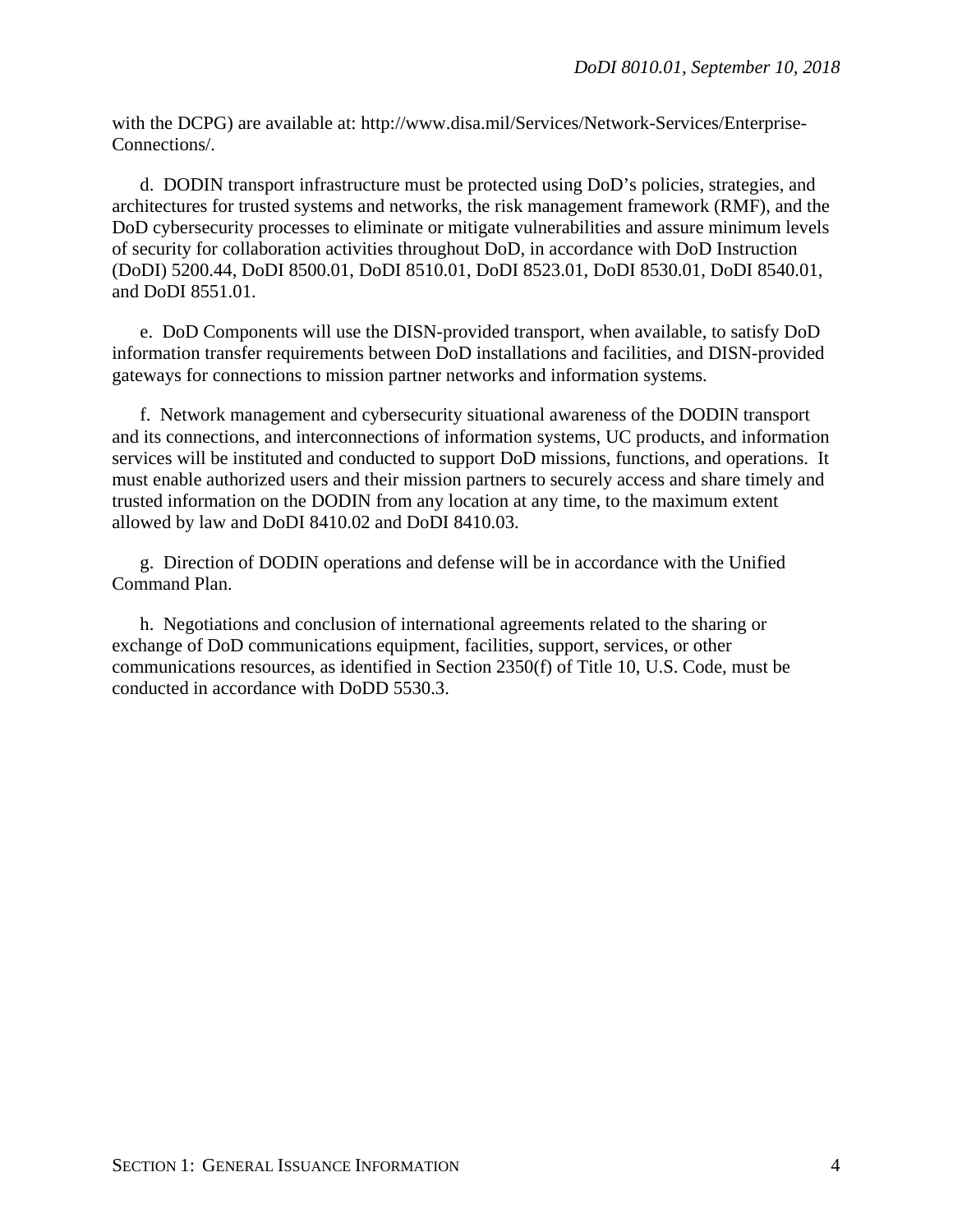# **SECTION 2: RESPONSIBILITIES**

### <span id="page-4-1"></span><span id="page-4-0"></span>**2.1. DOD CIO.** The DoD CIO:

a. Monitors, evaluates, and provides advice to the Secretary of Defense regarding all DODIN transport activities, and oversees implementation of this issuance.

b. Develops and establishes DODIN transport policy and guidance, comprised of the DISN and DoD Component enclaves, consistent with this issuance and applicable federal law and regulations.

c. Establishes DODIN technical reference and solutions architectures, standards, technical profiles, and supporting enterprise services to address transport connection requirements.

d. Oversees DoD's risk executive functions and supporting bodies to assess and provide strategic guidance to mitigate risk affecting DODIN transport.

e. Provides oversight and policy for DODIN transport connections and for external facing DODIN, including DISN and DoD Component enclave access points and boundary protections.

f. Reviews and approves the integrated DCPG to provide procedures for managing and ensuring the operational utility and security of connections to the DISN and the process of connecting a mission owner to a cloud service offering (CSO) respectively.

g. Reviews and approves DoD Component requests for mission partner connections to the DISN, and establishes agreements with federal departments and agencies, consistent with guidance in National Institute of Standards and Technology (NIST) Special Publication (SP) 800-47, and coalition partners where applicable.

h. Reviews and provides recommendations to the Secretary of Defense on DODIN budget requests and the management of DODIN information resources. This includes the DODIN transport and its connections and interconnections of information systems; UC products; and information services.

i. Reviews and approves a DODIN Transport Optimization Plan.

<span id="page-4-2"></span>**2.2. DIRECTOR, DEFENSE INFORMATION SYSTEMS AGENCY (DISA).** Under the authority, direction, and control of the DoD CIO and in addition to the responsibilities in Paragraph 2.10, the Director, DISA:

a. Ensures that DISN capabilities and its access points and boundary protections are planned, engineered, procured, operated, maintained, and managed to meet DoD mission requirements and improved effectively and efficiently for end-to-end interoperability through technical refresh, technical evolution, and sustainment, in accordance with DoDD 5105.19.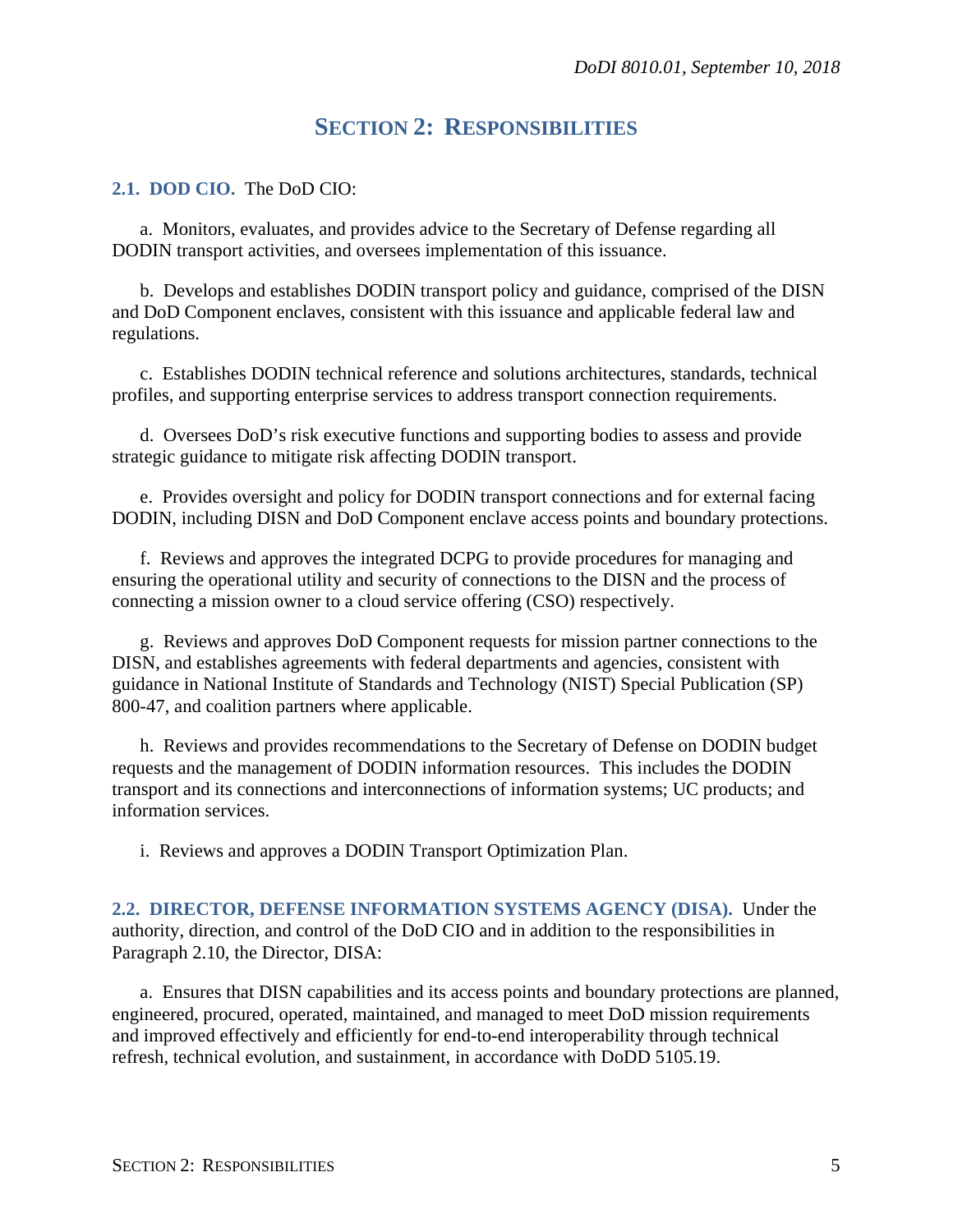b. Plans, programs, budgets and executes DISN resources in accordance with DoDD 7045.14.

c. Promotes a standard system for naming and categorizing IT components of and develops DISN technical and solution architectures.

d. Provides CD enterprise services and integrates new CD information transfer requirements into DoD enterprise CD services, in accordance with DoDI 8540.01.

e. Serves as Commander, Joint Force Headquarters DODIN (JFHQ-DODIN), to command and control, plan, direct, coordinate, integrate, and synchronize DODIN operations and defensive cyberspace operations – internal defense measures (DCO-IDM) in order to secure, operate, and defend DODIN transport, in support of DoD, Combatant Command, Military Service, and Defense Agency missions.

f. Plans, engineers, acquires, tests, fields, and supports global communications solutions for the DISN to serve the needs of the President, the Vice President, the Secretary of Defense, and the DoD Components.

g. Directs operation and management and maintains configuration management of the DISN to meet DoD Components operational requirements, including UC as defined in DoDI 8100.04.

h. Identifies, coordinates, and documents requirements to support DISN equipment at locations utilized for DoD missions.

i. Develops and implements technical solutions for the DISN to close joint capability gaps, including the Mission Partner Environment (MPE), received through the Joint Capabilities Integration and Development System process in accordance with CJCS Instruction 3170.01.

j. Prepares to extend the DISN, upon a Combatant Commander's request, to support DoD contingency operations around the world.

k. Publishes a catalog of DISN services with rates that are established in accordance with DoDD 5118.03.

l. Develops, distributes, and maintains an integrated DCPG, updated annually, to describe steps and requirements for connection to the DISN and for mission owners to connect to CSOs.

m. Develops, distributes, maintains, and implements cybersecurity for the DISN in accordance with DoDI 8500.01.

n. Develops and maintains an integrated joint tracking and management repository of DODIN connections (e.g., DISN, commercial, Component, mission partner), that includes technical and operational characteristics, whether physical or virtual, and is accessible by DoD Components.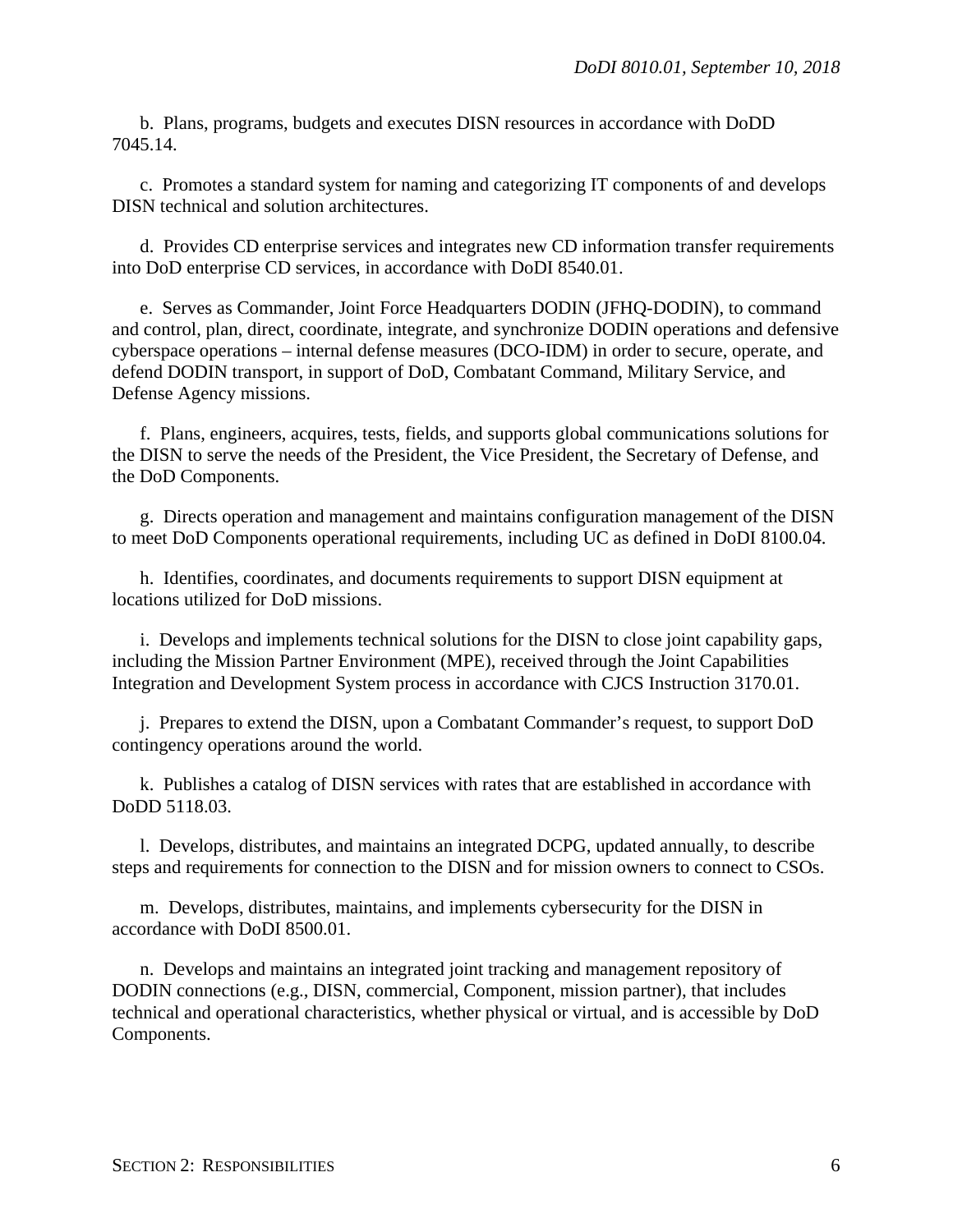o. Implements a process to discontinue DISN connections that are inactive for more than 6 months and include consideration for connections used to support continuity of operations in coordination with the responsible organization.

p. Authorizes the Secret Internet Protocol (IP) Router Network (SIPRNet) to process North Atlantic Treaty Organization secret information, in accordance with U.S. Security Authority for North Atlantic Treaty Organization Affairs Instruction 1-07, U.S.-only information, and secret information releasable to Five Eye partners.

q. Conducts onsite and remote SIPRNet, Non-classified Internet Protocol Router Network (NIPRNet), and releasable mission network compliance scanning, cybersecurity-related monitoring, vulnerability assessments, compliance validation, and cybersecurity inspections, as directed by the Commander, U.S. Cyber Command (CDRUSCYBERCOM).

r. Develops and uses performance metrics to assess DODIN transport, its connections, and DISN capabilities in coordination with the DoD CIO, the Under Secretary of Defense for Intelligence (USD(I)), and the CJCS.

s. Reviews, processes, and approves DoD Component-validated DISN connection requests.

t. Provides cybersecurity services, when requested, for mission partner networks (federal department, federal agency, or coalition partners) connected to SIPRNet or via the SIPRNet mission partner gateway (MPGW); identifies non-compliance issues; and recommends remediation to the appropriate organization. At the direction of DoD CIO, assesses whether a mission partner's cybersecurity services are equal to requirements in DoDI 8530.01, and provides a detailed report to the DoD CIO on a reimbursable basis.

u. Establishes funds transfer agreements with federal department and federal agency mission partners in compliance with DoDI 4000.19 and Section 1535 of Title 31, U.S. Code and outlines terms for mission partners to reimburse DoD for costs associated with DISN connections and any reimbursable DISA-provided enterprise services the mission partners request and the DoD CIO approves.

v. Establishes a management system, conducts periodic audits, and ensures selection of the most economical means for satisfying all base and long-haul telecommunications requirements, consistent with applicable law and policy guidance.

w. Develops funding and cost recovery models, policies, and procedures, and publishes rates for all DISN capabilities, including computing and MPE (federal department, federal agency, and coalition partner) connections to DISN in coordination with DoD Components and in accordance with DoDD 5118.03.

x. Develops and maintains an annual DODIN Transport Optimization Plan.

y. Serves as the lead integrator for DODIN transport capabilities (e.g., DISN, airborne, intelligence, surveillance, and reconnaissance data transport) with support that includes, but is not limited to, systems engineering for end-to-end interoperability, system performance criteria, integrated architectures, standards, profiles, and spectrum management.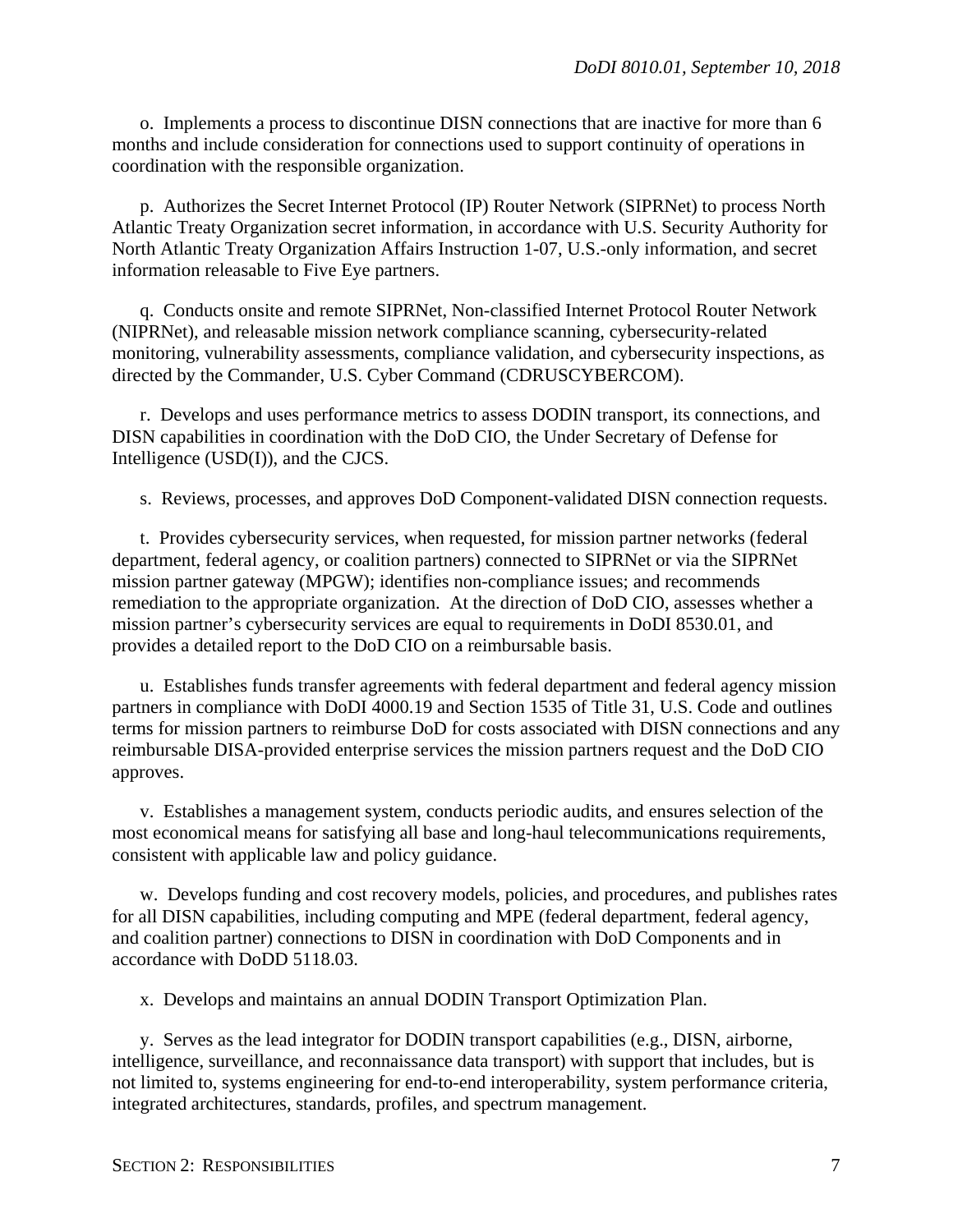<span id="page-7-0"></span>**2.3. UNDER SECRETARY OF DEFENSE FOR POLICY (USD(P)).** The USD(P) provides coordination and support for mission partner connections to the DODIN transport, including international agreements as specified in DoDD 5530.3 and Department of Homeland Security agreements as specified in DoDI 3025.19.

## <span id="page-7-1"></span>**2.4. UNDER SECRETARY OF DEFENSE FOR RESEARCH AND ENGINEERING.** The

Under Secretary of Defense for Research and Engineering establishes policies on, and supervises, all defense research and engineering, technology development, technology transition, prototyping, experimentation, and development testing activities and programs, including the allocation of resources and unifying these efforts across the Department, in accordance with Deputy Secretary of Defense Memorandum, that support the policy in this issuance.

## <span id="page-7-2"></span>**2.5. UNDER SECRETARY OF DEFENSE FOR ACQUISITION AND SUSTAINMENT.**

The Under Secretary of Defense for Acquisition and Sustainment establishes policies on and supervises all elements of the Department relating to acquisition and sustainment and policies on contract administration, in accordance with Deputy Secretary of Defense Memorandum, that support the policy in this issuance.

<span id="page-7-3"></span>**2.6. USD(I).** The USD(I) oversees the Director, Defense Security Service (DSS), to maintain a complete program of authorization and oversight of defense contractor information systems used to process and store classified information at cleared defense contractor facilities pursuant to DoDI 5220.22 and DoD 5220.22-M.

<span id="page-7-4"></span>**2.7. DIRECTOR, DEFENSE INTELLIGENCE AGENCY (DIA).** Under the authority, direction, and control of the USD(I) and in addition to responsibilities in Paragraph 2.10, the Director, DIA:

a. Implements, operates, manages, and defends Joint Worldwide Intelligence Communications System (JWICS) components and facilities on DISN in accordance with established agreements with DISA.

b. Establishes connections to JWICS in accordance with DIA Instruction 8550.002.

c. Provides threat assessments to support DoD Components systems and system risk assessments and decisions.

<span id="page-7-5"></span>**2.8. DIRECTOR, NATIONAL SECURITY AGENCY/CHIEF, CENTRAL SECURITY SERVICE.** Under the authority, direction, and control of the USD(I) and in addition to responsibilities in Paragraph 2.10, the Director, National Security Agency/Chief, Central Security Service:

a. Recommends techniques and procedures to minimize DODIN transport cybersecurity vulnerabilities in accordance with DoDI 8500.01.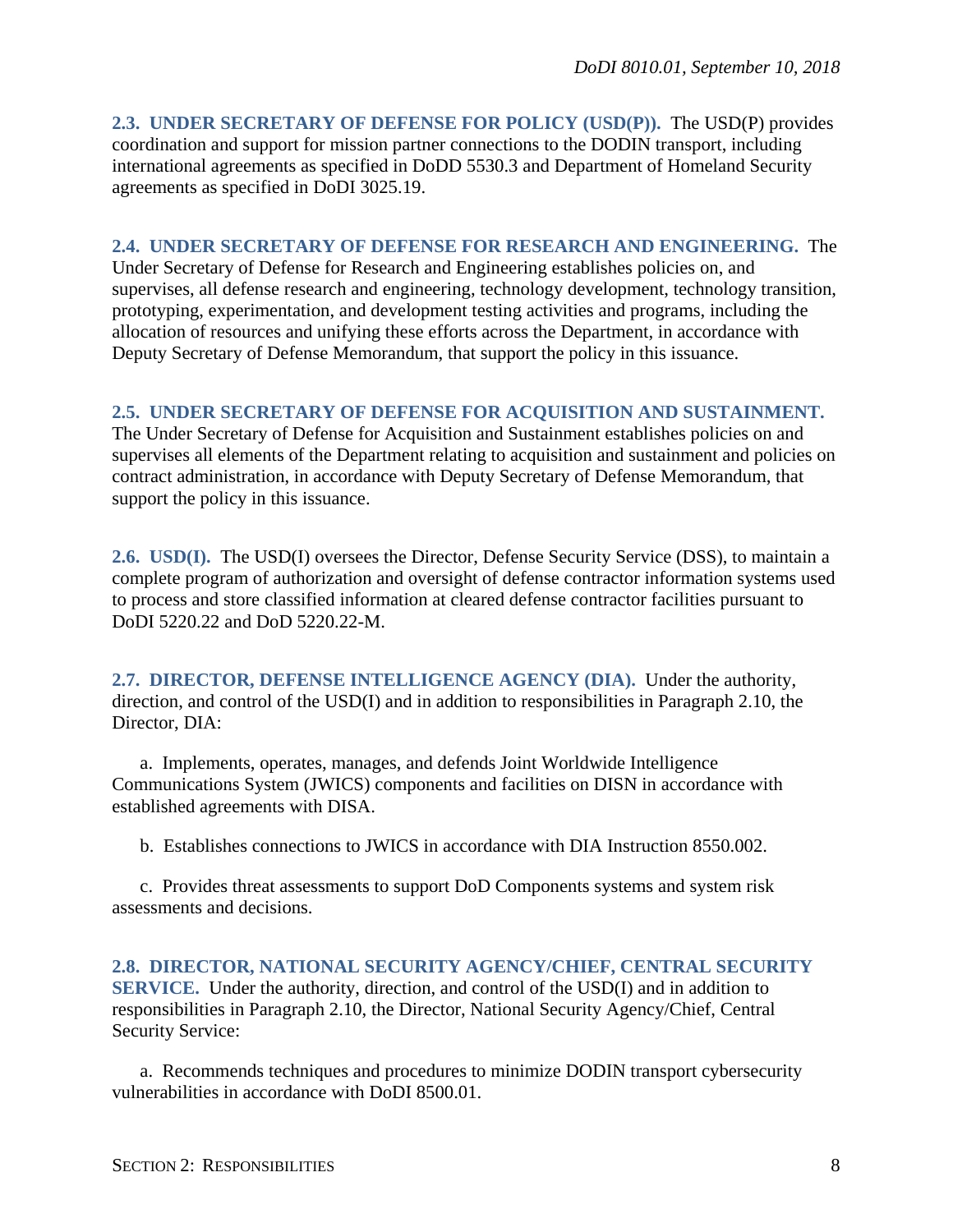b. Develops and certifies DODIN transport communications security (COMSEC) solutions and produces keying material for COMSEC in accordance with DoDI 8523.01.

<span id="page-8-0"></span>**2.9. DIRECTOR, DSS.** Under the authority, direction, and control of the USD(I) and in addition to responsibilities in Paragraph 2.10, the Director, DSS:

a. Establishes security standards as the authorizing official (AO) for defense contractor classified systems in accordance with DoD 5220.22-M.

b. Requires defense contractor classified systems connected to the DODIN transport to be in compliance with contract security provisions in accordance with DoDI 5220.22, DoD 5220.22- M, and DSS developed guidance.

c. Notifies DoD Component sponsors about non-compliant defense contractor connections to SIPRNet.

d. Requires defense contractor systems that process classified information connected to DODIN transport be aligned to a DoD network operations and security center and supporting cybersecurity services provider in accordance with DoDI 8530.01.

e. Maintains a memorandum of agreement (MOA) outlining roles and responsibilities for both DISA and DSS in the connection approval process and oversight of cleared defense contractor connections to DODIN transport through the DISN.

f. Establishes cybersecurity inspection teams that include team members from DISA or USCYBERCOM, as appropriate, to conduct DSS compliance inspections and support USCYBERCOM-directed command cyber readiness inspections (CCRIs) of defense contractor classified systems connected to DODIN transport in accordance with DoDI 5220.22, DoD 5220.22-M, and contract system security provisions.

g. Provides cybersecurity inspection results upon request to CDRUSCYBERCOM, DoD CIO, and Director, DISA for defense contractor systems processing classified information connected to DODIN transport.

<span id="page-8-1"></span>**2.10. UNDER SECRETARY OF DEFENSE (COMPTROLLER)/CHIEF FINANCIAL OFFICER, DEPARTMENT OF DEFENSE (USD(C)/CFO).** The USD(C)/CFO advises the Secretary of Defense on budgetary and financial matters for DODIN transport and collaboratively develops, reviews, and recommends funding and cost recovery policies and procedures through the Defense Working Capital Fund Corporate Board in accordance with DoDD 5118.03.

<span id="page-8-2"></span>**2.11. DOD COMPONENT HEADS.** The DoD Component heads:

a. Plan, program, budget, and execute resources to support the DISN and other DODIN transport as required.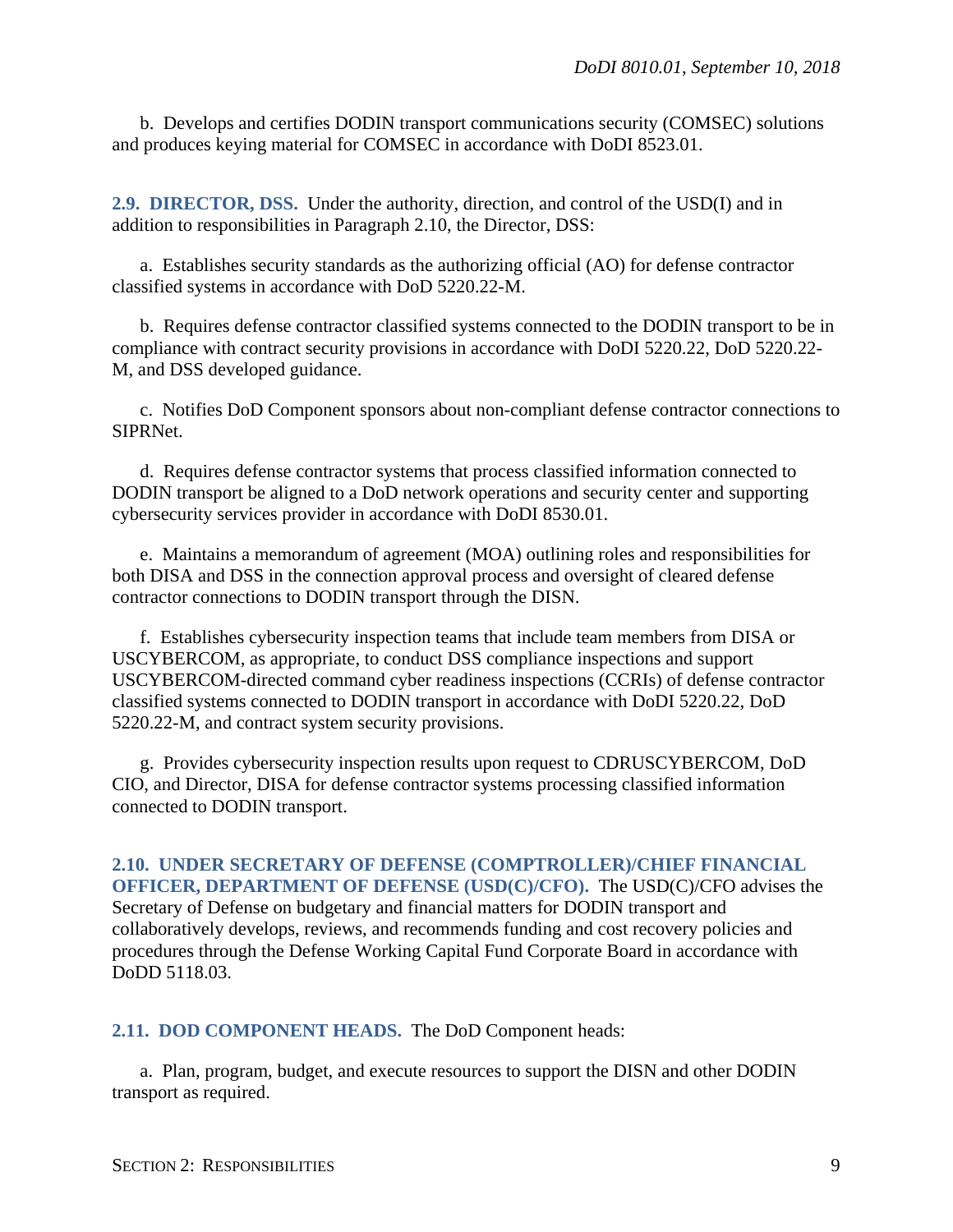b. Procure, operate, manage, and maintain their portion of DODIN transport and the supporting infrastructure in accordance with this issuance.

c. Comply with applicable cybersecurity issuances, Security Technical Implementation Guides, security requirements guides, and other guidance developed and distributed by appropriate authorities.

d. Monitor cyber activities, initiate appropriate action in response to cybersecurity incidents, and implement orders and directives related to DODIN transport and connected systems and networks, issued by CDRUSCYBERCOM, and JFHQ-DODIN including:

(1) Mitigations and remediation in response to vulnerabilities and threats to DODIN and connected systems and networks.

(2) Disconnection of systems or networks to DODIN transport when a threat or vulnerability poses a risk to the DODIN, a connection is no longer needed, the connection does not have a current authority to operate.

(3) Notification to DSS of those cybersecurity incidents involving cleared defense contractors that occur on the DODIN and the related subsequent developments and resolution of the incidents.

e. Establish support agreements (e.g., contracts, MOAs) with their mission partners (e.g., sponsored defense contractors, and federal and foreign entities) that stipulate conditions and responsibilities to jointly implement, operate, manage, and protect authorized circuit interconnection with DODIN transport.

f. Use an enterprise CD service or centralized cross-domain solution for automated DoD CD information transfer requirements but limit proliferation and ensure secure implementation in accordance with DoDI 8540.01.

g. Collaborate with DISA regarding identified and validated joint capability gaps to facilitate efficient and synchronized development of enterprise solutions.

h. Establish an MOA with DISA to document site support terms and responsibilities for DISN equipment located on DoD Component installations or facilities, in accordance with DoDI 4000.19, and a site concurrence letter(s) as an appendix to an MOA to document individual project requirements, in accordance with DISA Circular 310-55-9.

i. Ensure that a host tenant support agreement (HTSA) is established between DoD Component installation hosts and tenant organizations to provide material and services to support connection of authorized tenant organization systems and users, in accordance with DoDI 4000.19.

j. Ensure that requirements for connections to the DISN, including DoD Component enclave connections, are approved, documented, and submitted in accordance with the DCPG and DCCPG (until integrated with the DCPG). Establish an approval process for DODIN transport not specifically addressed.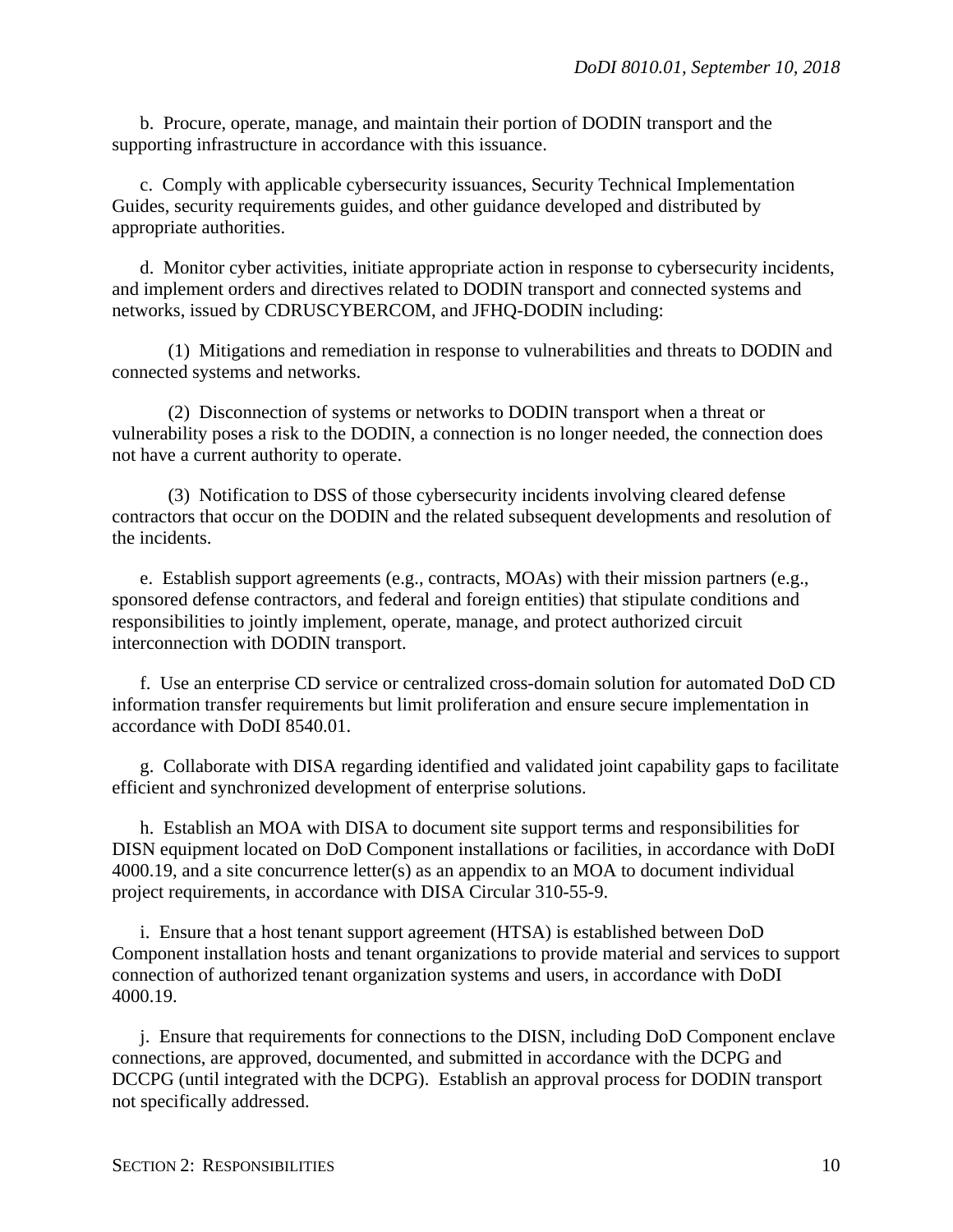k. Maintain situational awareness of the cyberspace environment affecting systems, DODIN infrastructure, and any inherent external connections to the DISN, mission partners, or an internet service provider.

l. Ensure that all DoD Component systems and networks connected to DODIN transport comply with the DoD cybersecurity program, in accordance with DoDI 8500.01, and certification for interoperability, in accordance with DoDI 8330.01, and adequately tested, in accordance with DoDI 5000.02.

m. Require systems connected to DODIN transport to have an authorization to operate (ATO) and implement the RMF in accordance with DoDI 8510.01.

n. Ensure that DoD Component systems integrate and employ cybersecurity activities to support DODIN operations and DCO-IDM in accordance with DoDI 8530.01.

o. Require mission partner systems connected to DODIN transport have an ATO, in accordance with applicable DoD, Committee on National Security Systems, Intelligence Community (IC), NIST, or equivalent cybersecurity policies and processes, as stipulated in support agreements, MPE joining, membership, and exit instructions, or contracts.

p. Develop and maintain an annual DoD Component Annex to the DODIN Transport Optimization Plan, including data transport cycle upgrades and new transport capabilities.

q. Conduct reviews of a subset of implemented systems security controls for compliance at least annually and continuously monitor the security status of systems in accordance with DoDI 8500.01, DoDI 8510.01, and supplemental DoD Component guidance.

r. Inform Combatant Commanders of connection requirements impacting operational missions within their respective areas of responsibility.

s. Implement DODIN transport commercial wireless devices, services, and technologies using applicable cybersecurity guidance in accordance with DoDD 8100.02, DoDI 8420.01, and DoDI 8500.01.

t. Ensure management of local interfaces between DoD Component voice networks, the Defense Switched Network, and access to Commercial Voice over IP (VoIP) telecommunications services and the Public Switched Telephone Network via controlled Commercial VoIP network access points to the internet telephony service provider. Ensure that DISN and commercial connections interface through a peering arrangement via a DoD CIOapproved gateway designed to minimize risk to the DODIN.

u. Identify connection compliance issues and recommend mitigation and remediation actions to the appropriate risk executive management authorities in accordance with DoDI 8500.01 and DoDI 8510.01.

v. Discontinue services that are no longer needed or are not economical where mission continuation is not justified.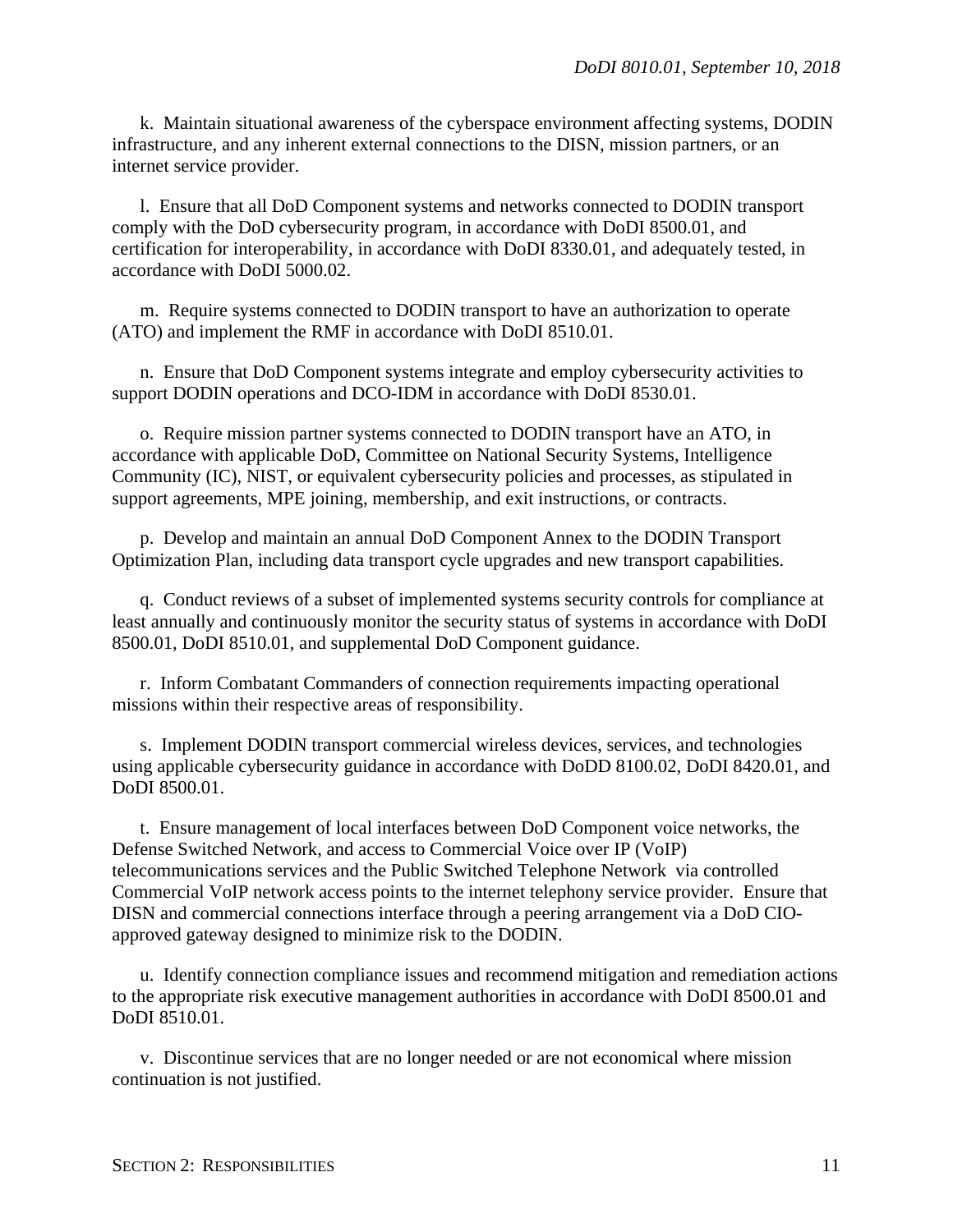w. Publish guidance on authorized and prohibited uses of DODIN transport in accordance with DoDD 5500.07.

x. Ensure interoperability of equipment connected to the DISN in accordance with DoDI 8330.01.

y. Ensure that all DoD Component and mission partner systems and network connections that travel the DISN/DODIN transport are registered in the DoD Ports, Protocols, and Services Management Registry in accordance with DoDI 8551.01.

z. Ensure conformance with IT service management standards in accordance with DoDI 8440.01.

aa. Direct MINIMIZE for all, or part of the DoD Component enclave, including staffs and subordinate organizations based on operational needs.

(1) Provide subordinate organizations guidance on the preparation and procedures to implement MINIMIZE to:

(a) Maintain communications for command and control on all networks.

(b) Shut down lower priority services to conserve limited bandwidth for critical communications.

(2) Inform the CJCS, CDRUSCYBERCOM, and other DoD Components when MINIMIZE is imposed, modified, or canceled and indicate the type of voice, video, and data communications traffic to be reduced and/or removed.

(3) Ensure compliance with MINIMIZE procedures.

ab. Leverage commercial IP network transport and cloud services available on Defense IT Contracting Organization contracts to connect securely to the DISN services if DISN service is not available at the required operating location.

ac. Direct use of the DISA Direct Storefront (https://disa-storefront.disa.mil/dsf/sfoverview) to obtain DODIN transport services (including all commercial connections). Ensure that all DODIN transport connections are updated in DISA's integrated joint tracking and management repository for physical and virtual connectivity.

ad. Use existing federal or DoD enterprise contracting vehicles for services that meet the DoD Component's mission requirements.

ae. Ensure wireless equipment complies with existing domestic, regional, and international frequency spectrum allocations and regulations (e.g., National Telecommunications & Information Administration Manual of Regulations and Procedures for Federal Radio Frequency Management).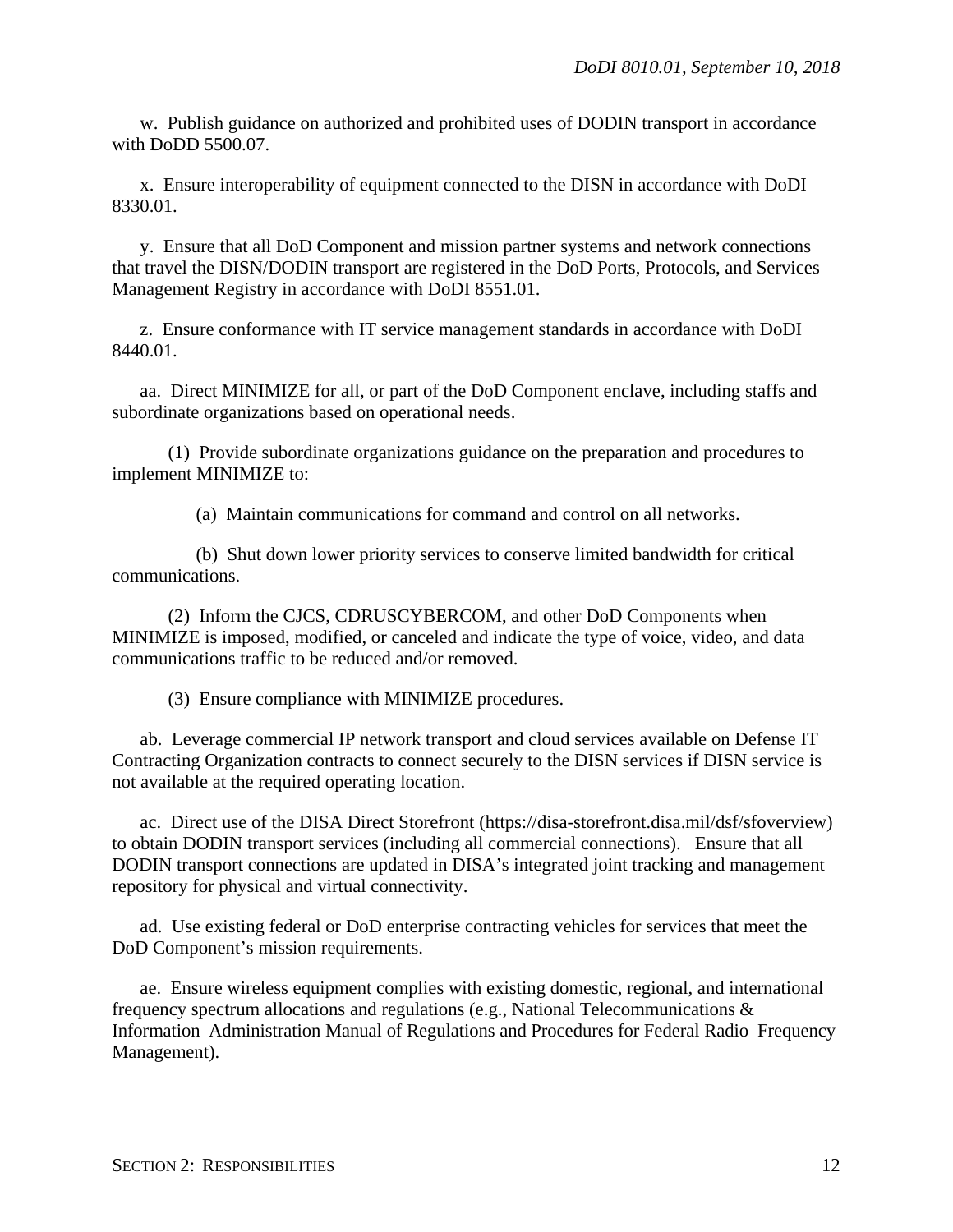<span id="page-12-0"></span>**2.12. CJCS.** In addition to responsibilities in Paragraph 2.10, the CJCS:

a. Develops, coordinates, and establishes a process to collect, validate, prioritize, and sustain operational requirements for the MPE and its connections to DODIN, in accordance with DoDI 8110.01.

b. Supports Combatant Command requests for mission partners, including defense contractors and connections to DODIN transport in support of joint missions and operations.

c. Provides support for the development of international agreements for the connection of foreign mission partners to DODIN transport, as specified in DoDI 4000.19 and DoDD 5530.3, in coordination with USD(P).

d. Develops operational procedures for implementing MINIMIZE controls on users or voice, video, and data communications including, but not limited to, blocking, routing, usage, or availability controls.

<span id="page-12-1"></span>**2.13. CDRUSCYBERCOM.** In addition to responsibilities in Paragraph 2.10, the CDRUSCYBERCOM:

a. Directs the security, operations, and defense of the DODIN, in accordance with Unified Command Plan and DoDI 8530.01.

b. Issues orders and directives to all DoD Components for the execution of Global DODIN operations and DCO-IDM to compel unity of action to secure, operate, and defend the DODIN in accordance with directive authority for cyberspace operations, delegable to Commander, JFHQ-DODIN.

c. Directs CCRIs of DODIN transport and connected systems, in accordance with DoDI 8500.01.

d. Issues procedures for conducting remote compliance monitoring and scanning of systems connected to DODIN transport.

e. Directs MINIMIZE for all or part of the DODIN based on operational needs, indicates the type of voice, video, and data communications traffic to be reduced or removed, and informs CJCS when MINIMIZE is imposed, modified, or canceled within the DODIN.

f. Under the authority of the January 19, 2017 Memorandum of Agreement between the Departments of Defense and Homeland Security:

(1) For purposes of securing, operating, and defending the DoDIN, the CDRUSCYBERCOM:

(a) Directs and receives reports from the Coast Guard Cyber Command.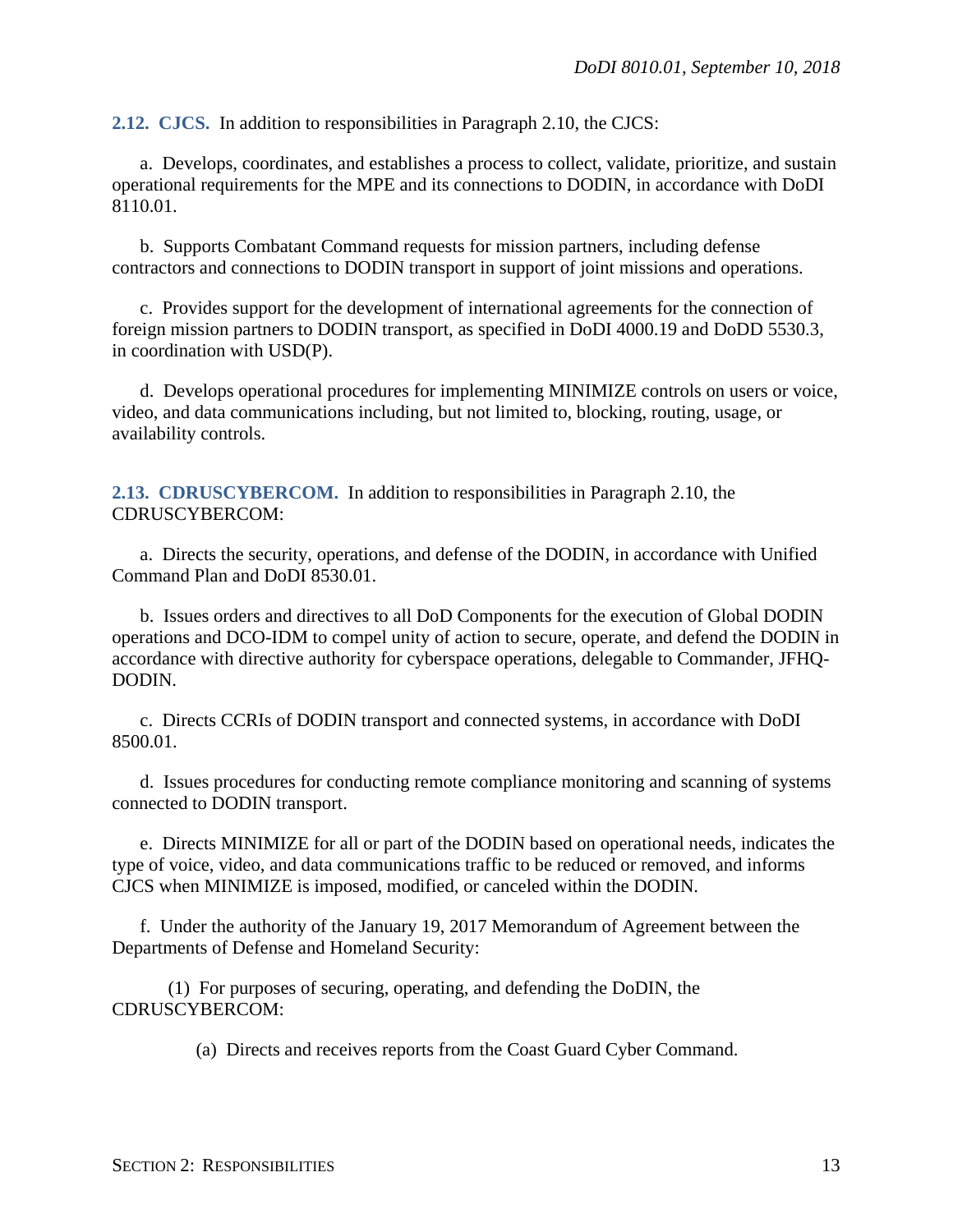(b) Defends Coast Guard-operated DoDIN systems and networks as part of its overarching defense of the DoDIN.

(2) CDRUSCYBERCOM is permitted to operate on Coast Guard-operated information systems and networks that directly affect the DoDIN and DoD mission assurance for the purposes of securing, operating, and defending the DoDIN.

(3) CDRUSCYBERCOM is authorized, under applicable legal authorities (e.g., Section 1535 of Title 31 ("the Economy Act") and Chapter 15 of Title 10, U.S. Code), to approve support, on a reimbursable basis, to the Coast Guard for its non-DoDIN systems and networks.

(a) This authority does not include support to law enforcement investigations or activities, which is governed in accordance with DoD Instruction 3025.21.

(b) CDRUSCYBERCOM will notify the CJCS and the Under Secretary of Policy, through the Assistant Secretary of Defense for Homeland Defense and Global Security, upon approval of such support.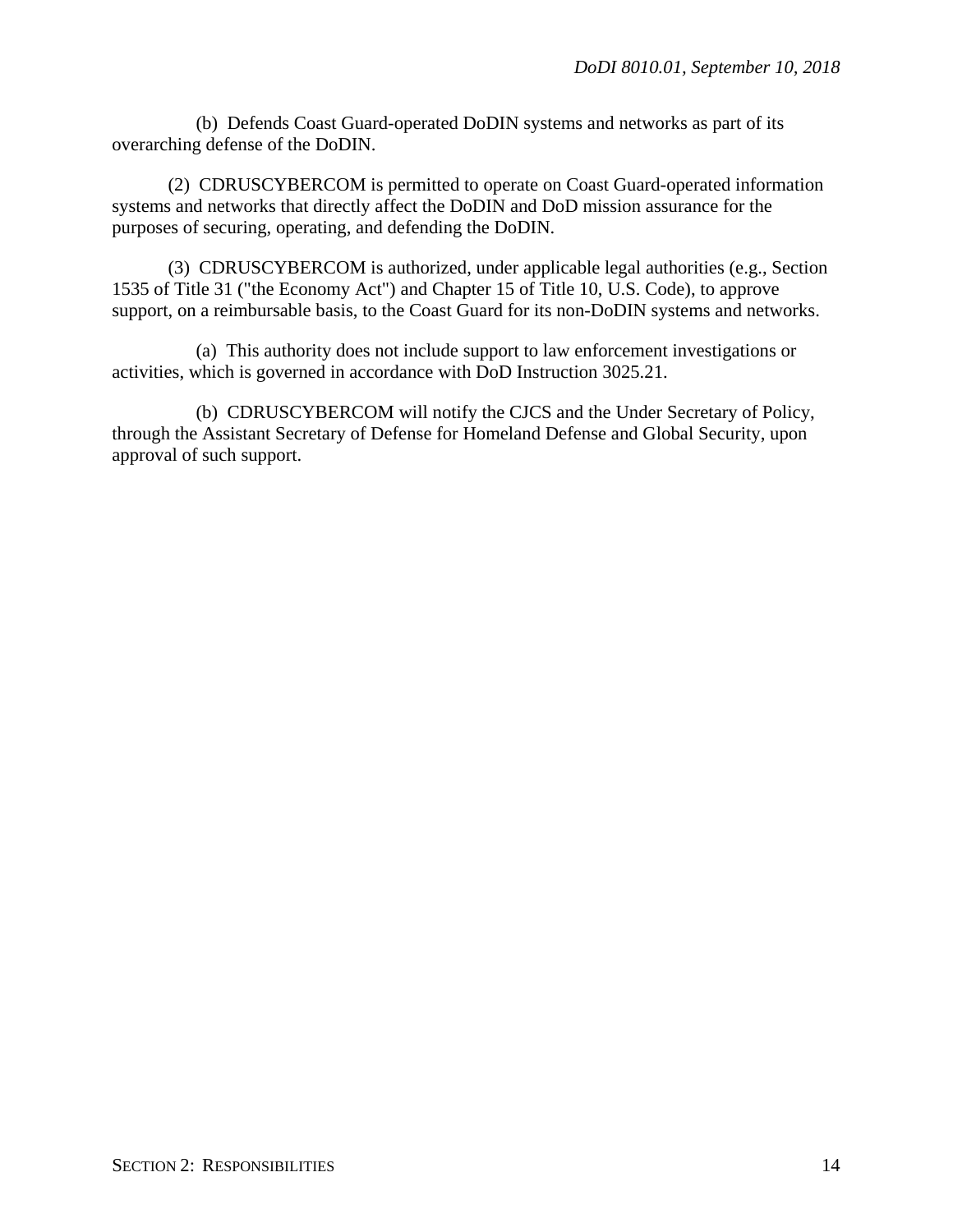# **SECTION 3: DODIN TRANSPORT**

<span id="page-14-1"></span><span id="page-14-0"></span>**3.1. DODIN TRANSPORT.** The DODIN (i.e., transport) and the associated network services contain various dissemination elements required to operate, maintain, and secure required distribution capabilities.

a. The DODIN consists of all networks and information systems owned or leased by DOD. The DODIN includes common enterprise service networks (classified and unclassified), intelligence networks operated by DoD Components within the IC, closed mission system and battlefield networks, and other special purpose networks.

b. The DISN and DoD Component enclaves provide the two main network transport elements of the DODIN as shown in Figure 1 with the demarcation points delineated.



## **Figure 1. DODIN Transport**

c. All DODIN transport reference and solution architectures follow the DoD Enterprise Architecture and Joint Information Environment (JIE) Enterprise Reference and Solution Architectures (e.g., Satellite Communications (SATCOM) Gateway Solution Architecture, wide area network Solution Architecture), available at https://wmaafip.csd.disa.mil/Home (NIPRNet) and https://wmaafip.csd.disa.smil.mil/Home (SIPRNet). New architectures require approval from the Enterprise Architecture and Services Board.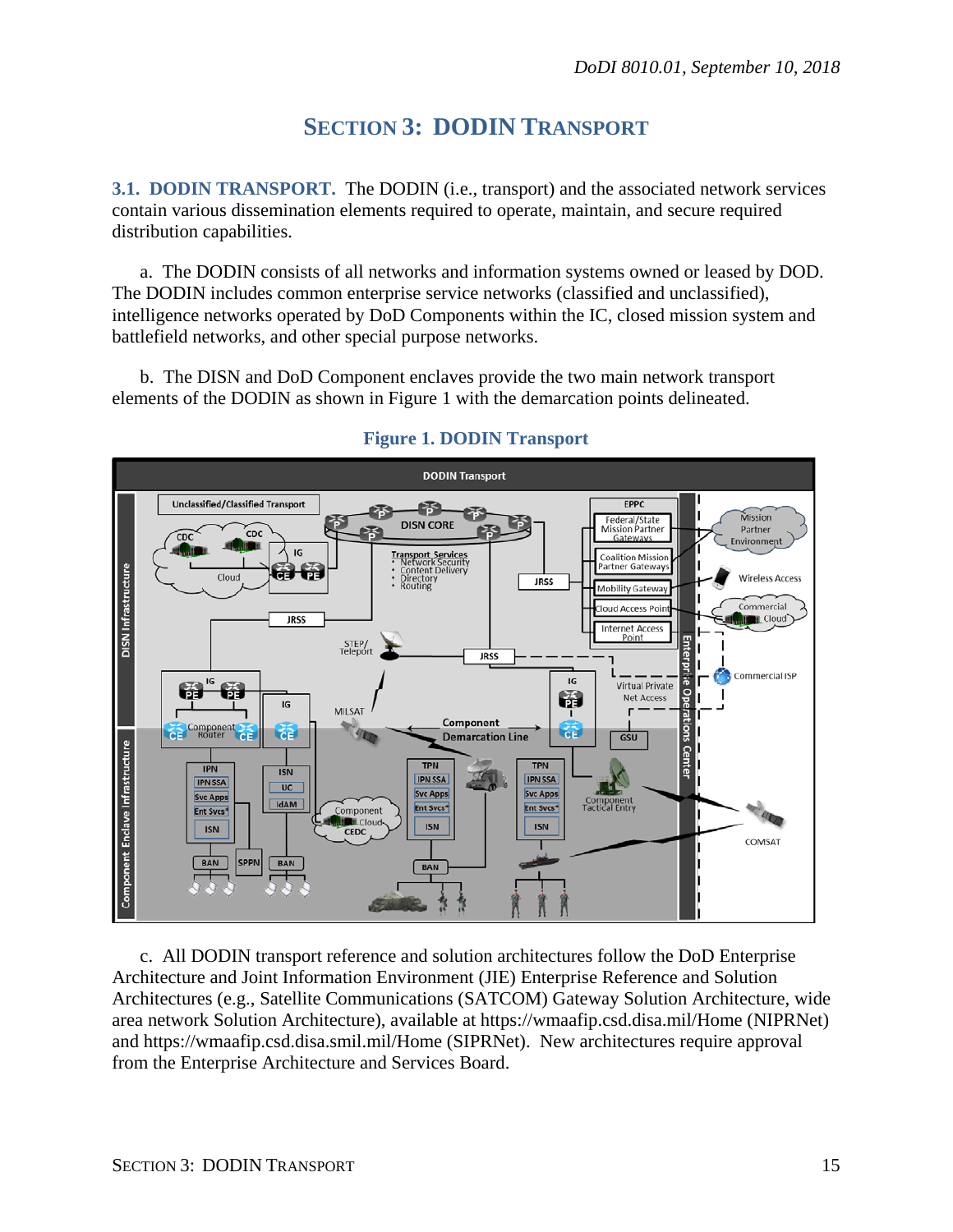d. The Combatant Command and subordinate Military Service components have primary responsibility for the deployed warfighter and associated infrastructure within the theater.

<span id="page-15-0"></span>**3.2. DISN.** The DISN provides DoD's worldwide enterprise-level telecommunications and computing infrastructure as the core capability for end-to-end information transfer to support military operations as part of the JIE and is under the operational direction and management control of DISA.

a. The DISN is designated as a mission critical National Security System and must be operated in accordance with DISA Circular 310-130-2.

b. DISN transport provides connectivity for all classification levels among DoD sustaining bases (e.g., bases, camps, posts, and stations); deployed forces; authorized mission partners; and other U.S. Government agencies for the purpose of conducting DoD business. It also provides connectivity to global internet resources and commercial mobile networks. It is designed to be transparent to the joint force.

c. The DISN facilitates management of information resources and is responsive to national security as well as DoD needs. It provides integrated network, cybersecurity, telecommunication, and application services and capabilities (e.g., voice, video, teleconferencing, imagery, satellite, and data services) to DoD sustaining bases, deployed forces, and authorized mission partner locations.

d. The DISN supports the following classification levels and associated connectivity requirements:

(1) Unclassified transport, through DISA's NIPRNet service, provides:

(a) DoD customers with centralized and protected access to the public internet.

(b) Data, voice, and video telecommunication and application services for combat support and business applications to DoD.

(c) Access to the internet through controlled internet access points (IAPs).

(d) Access to commercial cloud service provider's (CSP) CSO through a controlled cloud access point (CAP).

(e) Access to commercial VoIP telecommunications services and the Public Switched Telecommunications Network via controlled commercial VoIP network access points to the internet telephony service provider.

(2) Classified transport, through DISA's SIPRNet service, provides:

(a) Connectivity to mission partner networks.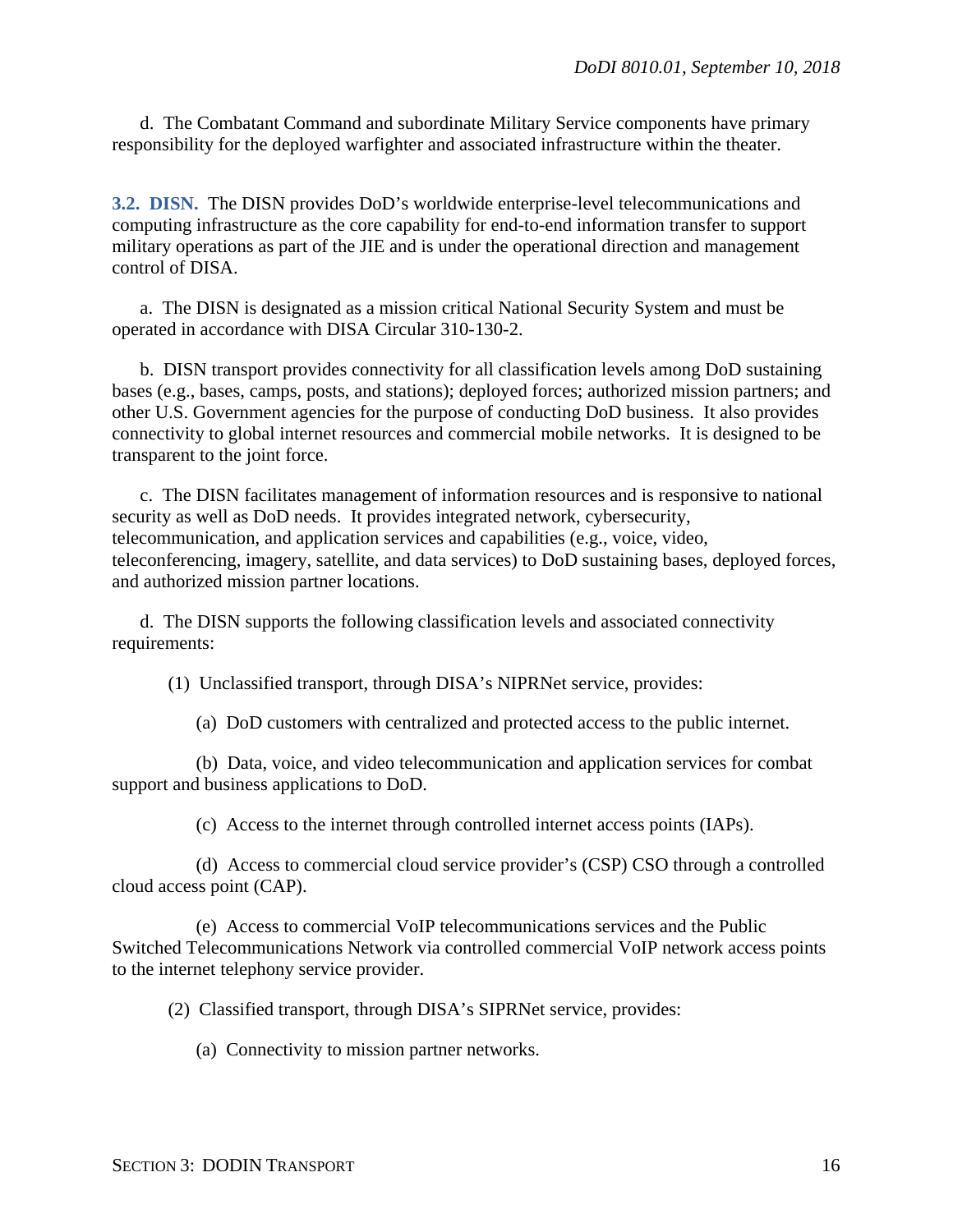(b) IP-based secret information transfer throughout DoD for official DoD business applications.

(c) IP-based secret releasable information transfer for U.S. and mission partner information-sharing enclaves on multinational enclaves through MPGWs.

(d) DoD customers with centralized and protected connectivity to federal, IC, defense contractor, and allied information at the secret level.

(e) Support for secret voice and video telecommunication services and UC applications for combat and business communication support to DoD.

(3) Classified transport for JWICS, through the DISA Top Secret/Sensitive Compartmented Information IP Data Service, provides a secure high-speed multimedia communication service between Top Secret/Sensitive Compartmented Information users. It is designed to support the DoD Intelligence Information System community through the DIA Regional Support Center and supports DoD's efficiency initiatives through the use of an IPbased infrastructure. This ensures appropriate security, performance, reliability, and resource management.

(4) Secret releasable and below mission network transport (Common Mission Network Transport) provides virtual private network (VPN) connectivity within the MPE construct. VPN connectivity is neither on nor tunneled through the SIPRNet. Common Mission Network Transport provides IP-based secret releasable information transfer for U.S. and mission partner information sharing enclaves for allied, coalition, interagency, and bilateral Community of Interest networks.

e. The following are not considered part of the DISN, but must follow DISA specifications for the interconnection and interface standards when connected to DISN networks:

(1) Mobile or transportable communications facilities and assets organic to the Military Departments unless specifically designated as components of the DISN.

(2) Platform-specific and other tactical telecommunications.

(3) Installation user or subscriber facilities and terminals.

(4) On-site telecommunications facilities associated with, or integral to, weapons systems and missile launch complexes.

(5) On-site telecommunications infrastructures and facilities at an installation, except where designated as part of the DISN in formal agreements.

(6) Consoles and display devices integral to the command centers of the Combatant Commands, their DoD Component headquarters, and the Military Services' operations centers.

f. The DISN also provides a common set of transport services to support network security, addressing, and content delivery requirements. The MPGW, IAP, CAP, and Mobility Gateway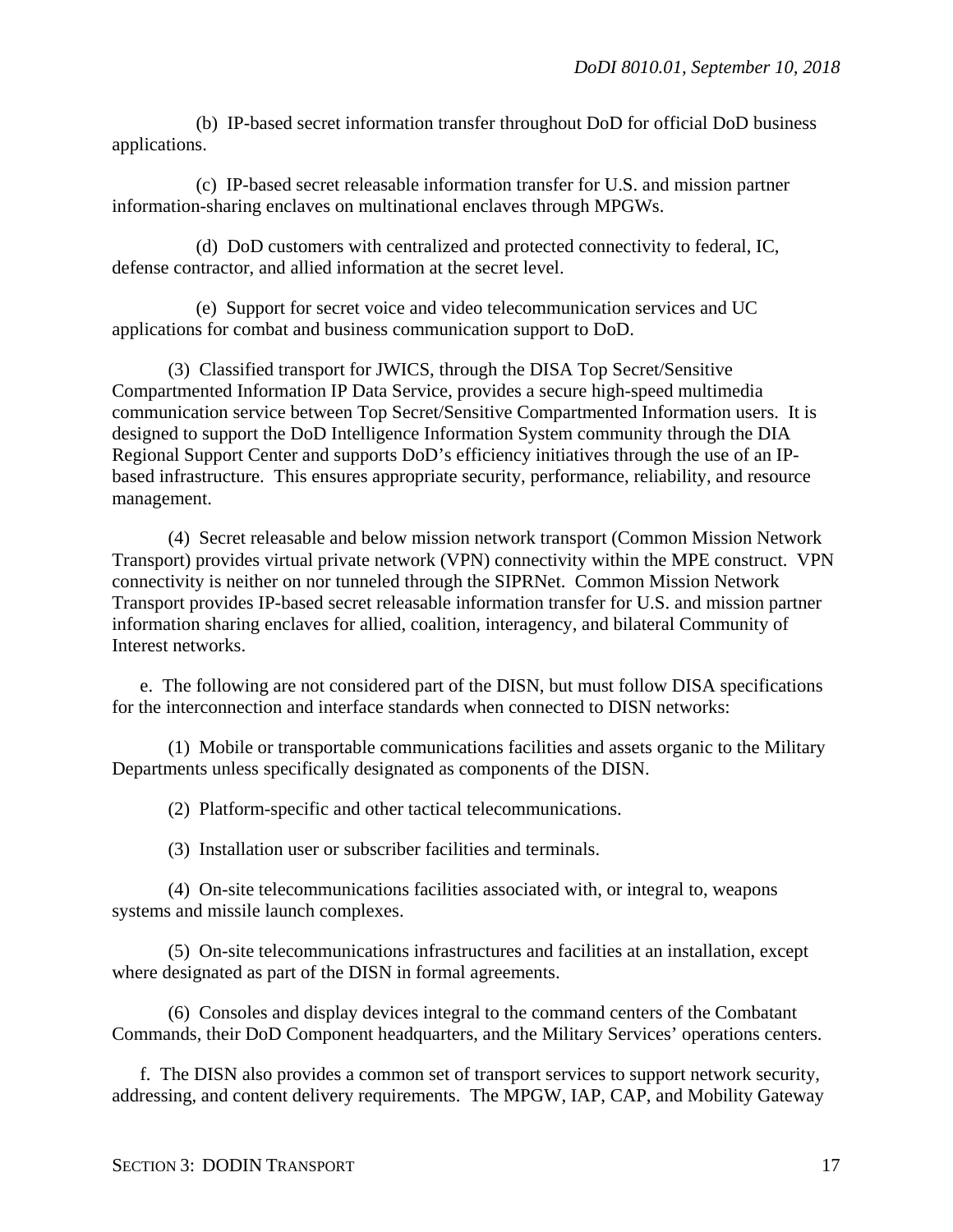(MGW)), known collectively as the "Enterprise Perimeter Protection Capability," along with SATCOM gateways, deliver the first line of protection for the DODIN by providing a secure connection between DoD, mission partner and commercial users, networks and systems, and the DISN. Other services include Joint Regional Security Stacks (JRSS), Global Content Delivery Service, Enterprise Directory Service, and Enterprise CD Services. Below are key aspects for some of these capabilities:

(1) JRSS enables network boundary protection and uniform cybersecurity capabilities across all DoD Component networks by providing enterprise-level views of the DODIN with a standardized security topology; applies advanced threat analysis against DODIN network transactions; and improves enterprise responsiveness in assessing, detecting, and responding to threats.

(2) Internet traffic will flow through one of the authorized IAPs, unless the DoD CIO has authorized alternate connectivity (e.g., intelligence, law enforcement, or other specific mission requirements).

(3) SATCOM gateways provide secure and interoperable global access to DISN services via fixed satellite equipment and systems. They possess organic equipment to provide centralized integration capabilities, contingency capacity, and common interfaces so that forward-deployed users may access various DISN services. DISA manages SATCOM gateways via the SATCOM Configuration Control Board.

(4) MGWs provide and manage the connectivity of the mobile device into the DoD network environment for access to enterprise services.

(a) MGWs encrypt end-user traffic via a mobile VPN and provide for secure dedicated access to DISN voice, video, and data services as well as providing a proxy and traffic filter before it connects to the DISN.

(b) Separate gateways will be established for classified and unclassified access. Where feasible and allowed by security policy, some network infrastructure will be shared to save costs.

g. DISN enterprise services that traverse DISN transport services include voice, video, and data as well as ancillary enterprise and JIE services (e.g., directories, DODIN network security, UC, and content delivery).

## <span id="page-17-0"></span>**3.3. DISN AND DOD COMPONENT ENCLAVE DEMARCATION POINTS.**

a. The DISN begins and ends at the equipment under the operational direction and management control of DISA at the physical point at which DISN network equipment ends (network termination interface) and the DoD Component enclave infrastructure begins. This is the demarcation of responsibility between DISA and the Components and occurs in the installation gateway (IG), as depicted in Figure 1.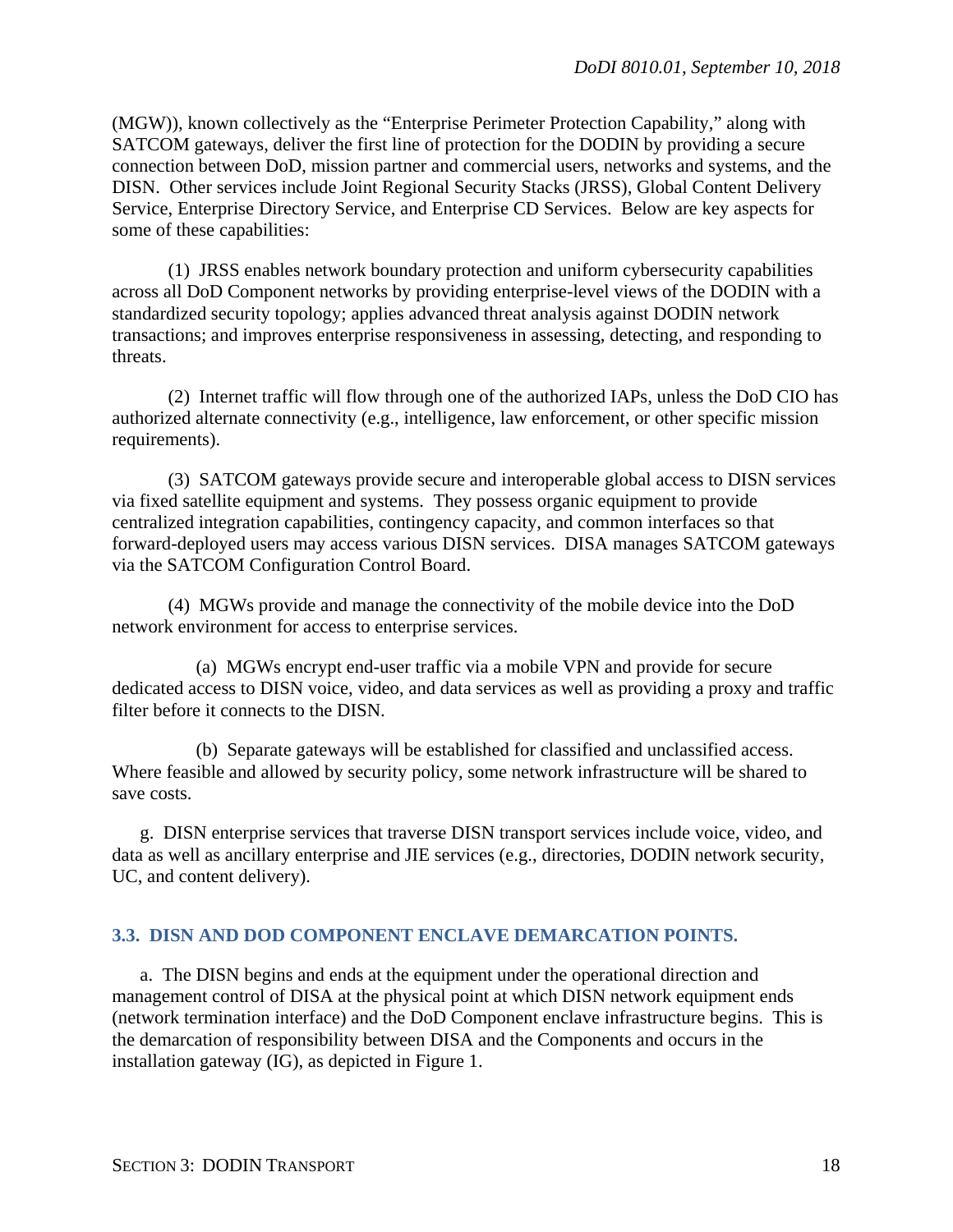b. DISA is responsible for operation and maintenance of all DISN core equipment, including Provider Edge (PE) routers, connections from the PE routers to the DISN, and the activities on the primary customer edge (CE) router(s) for an installation, where agreed upon by the DoD Component. DISA will ensure delivery of Joint Multi-Protocol Layer Switching (MPLS)/Joint Regional Security Stack (JRSS) connectivity and DISN services to DoD Components. A DoD Component may request for DISA to provide CE router services. The request will codify operational and resource management responsibilities in an agreement (e.g. MOA), including annual maintenance costs and long term life cycle replacement funding.

c. The installation host (i.e., lead DoD Component on a DoD installation), where no agreement is in place between components of DoD, is responsible for maintaining and operating the physical infrastructure in the IG, including the primary CE router(s) for the installation, any cabling, transmission devices, communication racks, main distribution frames and associated physical space, security, utilities and environmental support required to connect local customers to DISN services. The installation host, in coordination with DISA and the installation tenants, will document operational and resource management responsibilities for the CE routers in a HTSA to ensure Joint MPLS connectivity and DISN services for all installation tenants.

d. Addressing, routing, and equipment supporting tenant-specific systems, networks, and services are the responsibility of the tenant or their designated service provider.

## <span id="page-18-0"></span>**3.4. DOD COMPONENT ENCLAVES.**

a. DoD Component enclaves, as part of the DODIN and comprised of telecommunications infrastructure and local common services, support the movement of information between fixed installation and locally deployed networks and services, while also extending access to the DISN and other networks and information systems.

(1) A DoD Component enclave provides information transfer and joint services to all authorized users, networks, and systems at a DoD location under the authority of a DoD Component head. The DoD Component head will determine the scope of the enclave by defining a physical area (DoD installation, leased facility, ship, etc.) or an area of operations (e.g., forward-deployed tactical operations).

(2) A DoD Component enclave is owned, managed, and operated by a DoD Component representative assigned as the host for that installation location. The host is responsible for data transmission within the installation, such as: routing DoD information between local activities, interfacing with DISN infrastructure components, and providing operation and maintenance of the installation's telecommunication infrastructure.

(3) IT information entering or exiting the DoD Component enclaves travels through appropriate cybersecurity protections and an IG to either an installation processing node (IPN), installation service node (ISN), or tactical communication node (TCN) to deliver information services by using DODIN transport capabilities.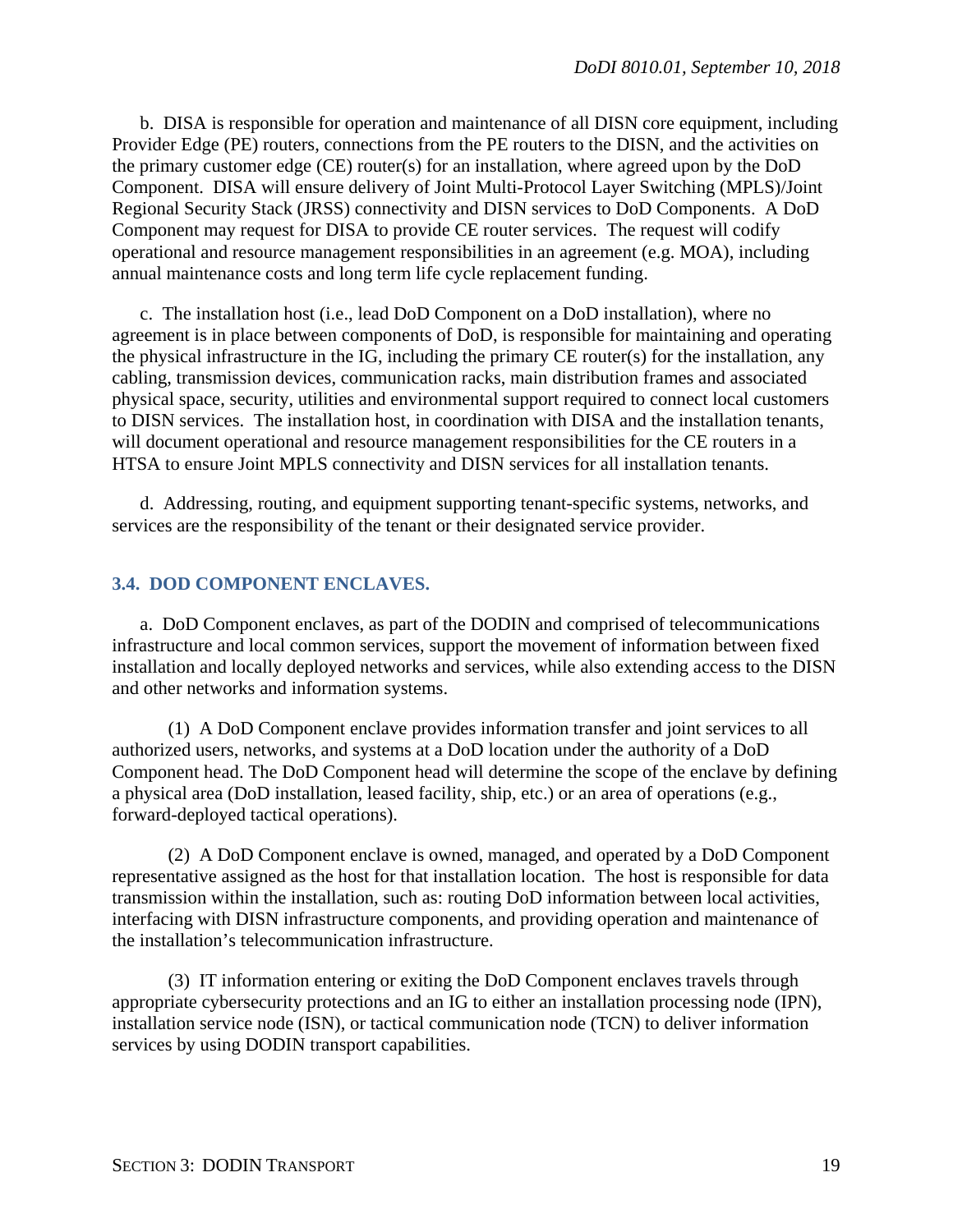(4) Geographically separated units connect to the DISN or DODIN telecommunications transport services using an approved DODIN circuit and IP routing in accordance with this issuance.

b. A DoD Component enclave is composed of physical infrastructure that provides a common transport backbone, which supports access to core DODIN services (e.g., DISN, internet access, and core data centers (CDCs)), local information services (industrial and business control system services, etc.), and connectivity for tenant networks and systems.

(1) Any authorized traffic may traverse the DoD Component enclave within the constraints of applicable federal and DoD policies.

(2) A DoD Component enclave provides common voice, video, and data services for all authorized tenants through agreements established in accordance with DoDD 2010.9, DoDI 4000.19, and DoDI 6055.17 through the IG to an IPN or ISN. Common services include:

(a) Dial tone.

(b) Data hosting for local services that cannot be operationally, technically, or economically serviced from a CDC or CEDC.

(c) Common IT systems to operate and maintain facilities (monitoring, alarming, etc.).

(d) Physical security for infrastructure and those common services.

c. DoD Component enclave components include the IG, IPN, ISN, TCN, area distribution node (ADN), telecommunication room (TR), outside plant duct-bank systems, and premise wiring. These elements deliver telecommunication services aboard DoD installations. The host for a DoD installation is responsible for operating and managing these elements at that location including joint bases and joint regions.

d. The IG connects the DISN through a DoD Component CE router to the internal base area network (BAN), comprised of infrastructure that allows connection of multiple wires, cables, fiber-optic cabling, inner router, modems, channel banks, or any other type of telecommunication transport device at a given installation. This physical interface, which may contain a DISA PE router, provides a separation of responsibilities between DISN provided services and the DoD Component enclave.

e. No connections or access to external services will be demarked in a TR to prevent backside connections into the DISN. Demarcation of all external, off-installation services is either in the IG or the ISN. TRs will be built in accordance with Unified Facilities Criteria 3- 580-01 and applicable [Occupational Safety and Health Administration s](https://www.osha.gov/)tandards.

f. Outside plant and premise wiring cabling is integral to connecting DoD Component enclave elements together.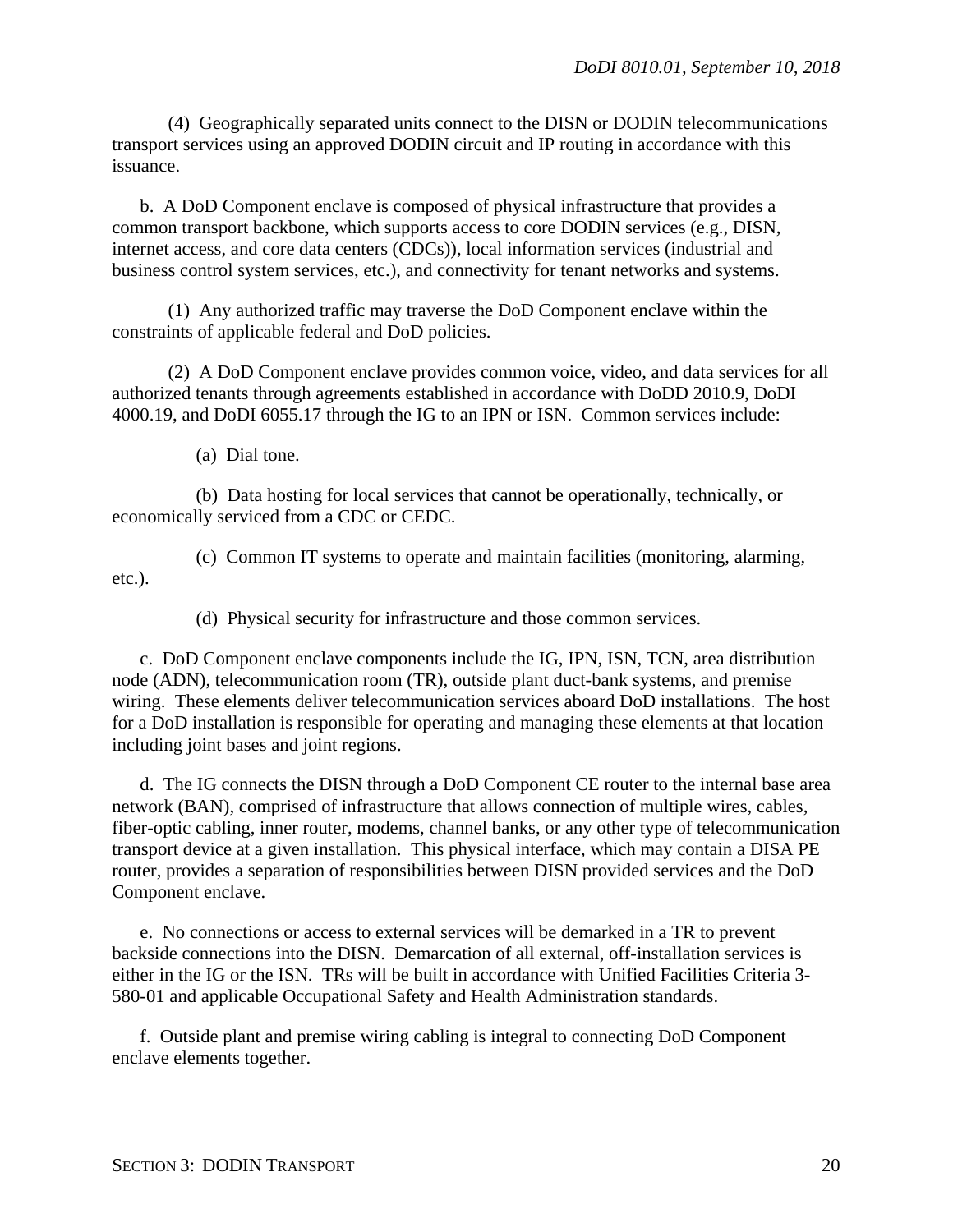(1) The installation host must ensure that physical connections for networks and systems are made in accordance with the ATO for that system or network.

(2) Information systems and networks that are using DoD-owned cable and do not possess an ATO (e.g., commercial establishments) will be physically separated from information systems and networks possessing ATOs and considered non-ATO connections.

g. Other DoD Component enclave capabilities that provide telecommunication transport services but are not integral to the effective operation of the BAN/LAN are:

(1) SATCOM terminals are permanently affixed assets and equipment located on DoD installations to support specific, enduring missions assigned to a Military Service (e.g., Mystic Star) or TCNs supporting deployed networks. SATCOM terminals supporting specialized missions will not be used for general IT transport requirements that can be met by the DISN.

(2) Radio frequency equipment used for local communications and public safety and force protection missions, including high frequency, very high frequency, extremely high frequency, super high frequency, etc. These assets will not connect directly to the DISN if they are using media or analog gateways that connect to commercial telecommunications infrastructure or services.

(3) Wireless technologies such as world-wide interoperability for Microwave Access, WiFi, and mobile WiFi are capabilities that extend telecommunications access wirelessly. Access to the DISN will be through an approved IAP, CAP, or MGW.

(a) Wireless communications will be limited to within the installation's boundaries, except where authorized for inter-installation connectivity.

(b) Wireless devices used to transmit and receive DoD information will be protected in accordance with DoD cybersecurity policies and guidance and NIST SP 800-97 guidance to help organizations set up wireless networks.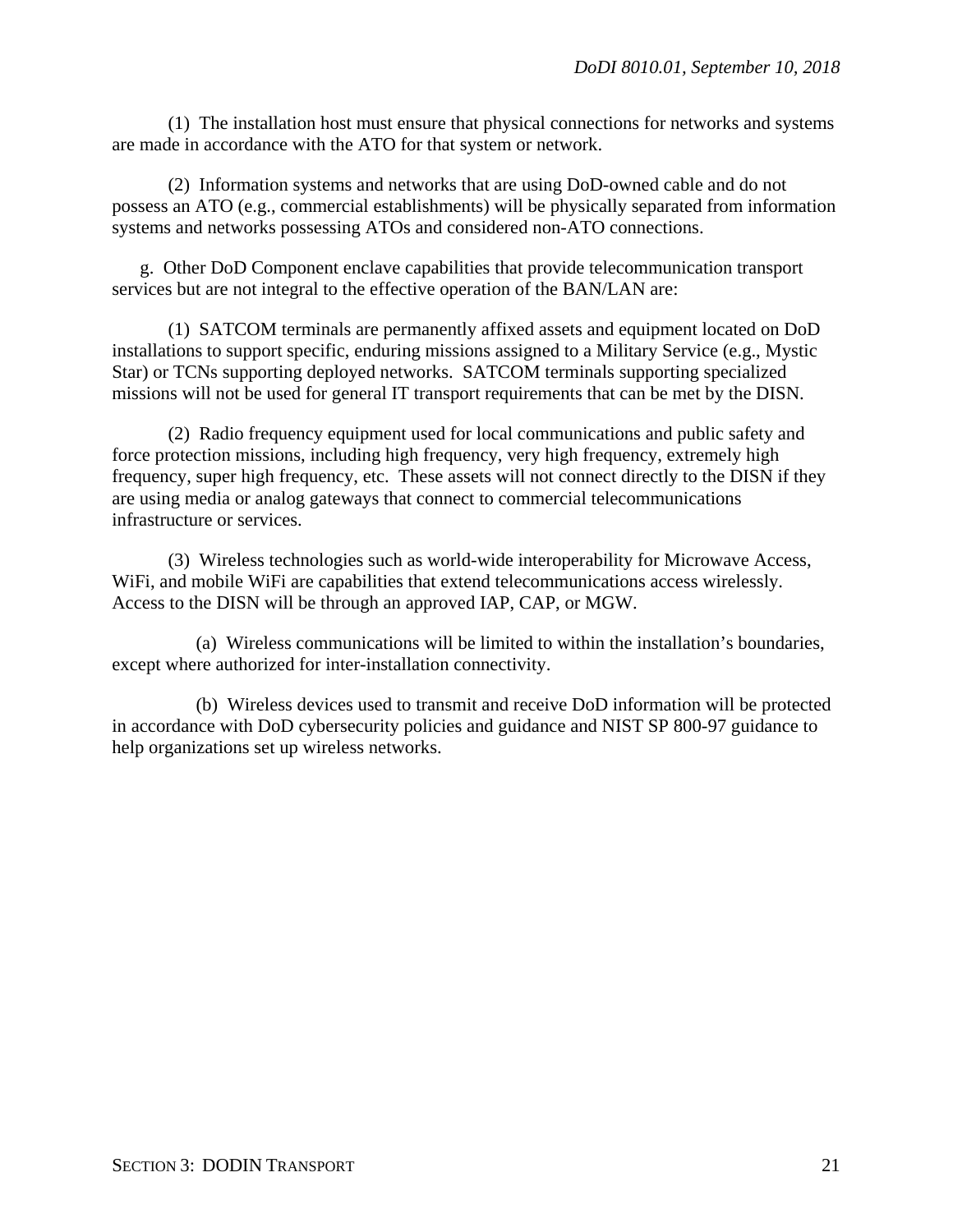# **SECTION 4: DODIN TRANSPORT MANAGEMENT**

## <span id="page-21-1"></span><span id="page-21-0"></span>**4.1. DODIN OPERATIONS MANAGEMENT.**

a. USCYBERCOM, or as delegated to JFHQ-DODIN:

(1) Conducts situational monitoring of the DODIN for DoD Components' mission essential tasks to exercise command and control to mitigate any adverse impact of an event or to mitigate and counter a threat through DODIN operations and DCO-IDM.

(2) Conducts joint planning in support of DoD Components when USCYBERCOM is a supporting command.

(3) Identifies, synchronizes, and de-conflicts competing global and regional DODIN operations priorities.

(4) Directs, verifies, and reports on the defensive posture of the DODIN.

- (5) Directs actions by DoD Components to:
	- (a) Improve the overall readiness posture continuously against an evolving threat.
	- (b) Establish and maintain an appropriate level of readiness across the DODIN.

(c) Aggregate and disseminate actionable intelligence from threats to the DODIN to proactively inform and drive DODIN operations.

(6) Takes appropriate action up to and including isolation, disconnection, or shutdown of systems (including DoD websites) that are posing a threat or potential threat to operations and security of the DODIN.

b. DoD Component heads:

(1) Manage the configuration, security, operations, maintenance, and sustainment of their respective DoD Component enclaves. Joint bases or joint regions will establish agreements in accordance with DoDI 4000.19 and consolidate operation and management functions of multiple tenant DoD Component enclave capabilities to the host for that location.

(2) Identify a node site coordinator at each B/P/C/S that has an IG to provide onsite coordination and support for DISN equipment located locally.

(3) Provide power, physical security, and floor space for DISN equipment in accordance with an established MOA and annex site concurrence letters.

(4) Implement trouble-ticket software to manage telecommunications infrastructure and equipment that is interoperable with trouble ticket software used to manage switches and routers.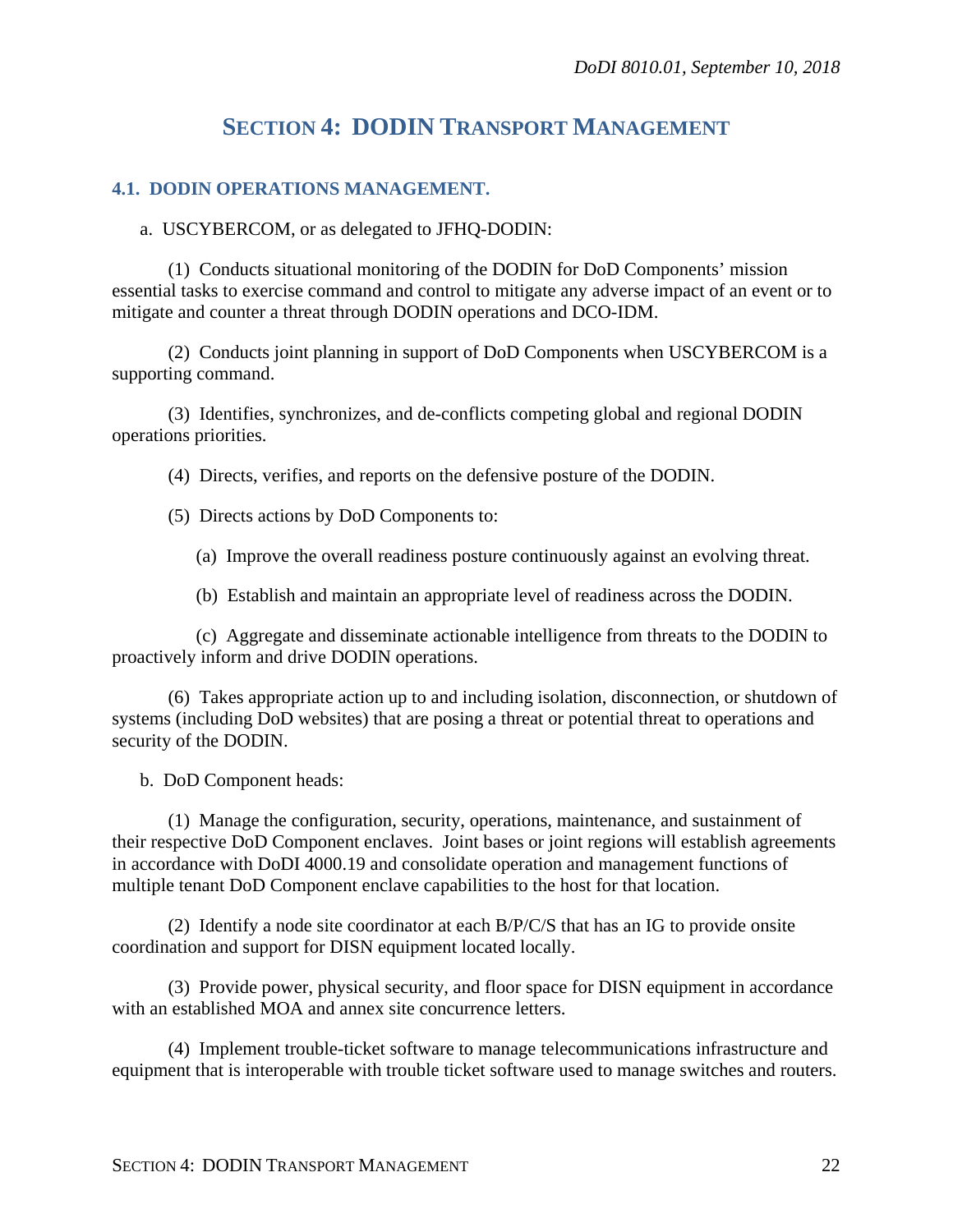(5) Establish and maintain an inventory database of telecommunications services (e.g., circuits, connections, carrier ethernet private IP or MPLS services) and conduct an inventory, at a minimum, every 2 years.

(6) Establish a review and revalidation program for telecommunications transport equipment and services.

(7) Promptly reconcile all billing for telecommunications services, inventories, and acquisition documents before authorizing payment to ensure that DoD only pays for services received.

(8) Establish and provide the necessary resources to ensure compliance with servicelevel agreements and MOAs among DODIN service providers and customers.

(9) Ensure that all mission partner entities, including DoD contractors, comply with formal agreements (e.g., contracts, MOAs) to execute configuration, security, operations, maintenance, and sustainment functions when operating DoD-owned or DoD-controlled systems.

(10) Perform interconnections on telecommunications infrastructure to prevent backside or unauthorized cross connections by ensuring that all telecommunication connections, commercial and DISN, terminate appropriately at the IG, IPN, or ISN.

(11) Will not physically connect any platform or information system to the DoD Component enclave without a current ATO.

(a) Any IS that receives, processes, stores, displays, or transmits DoD information must have an ATO before connection in accordance with DoDI 8500.01.

(b) Physical connections will be inventoried no less than bi-annually to ensure that all connected ISs, including platform IT systems, have a current ATO.

(c) Connections for commercial entities (e.g., food establishments, lodging, banks, retailers, DoD contractors) that reside on DoD-owned telecommunications infrastructure will be documented and inventoried. DoD Components physically separate these circuits from DoD information whenever possible.

(12) Ensure that an ATO is obtained before connection of any telecommunications connections or services provided by U.S. Government federal agencies on DoD installations.

(13) Document and make available for inspection all connections to DoD Component enclaves during a CCRI.

<span id="page-22-0"></span>**4.2. DODIN IT ASSET MANAGEMENT.** IT asset management provides an avenue to categorize and maintain positive control of equipment and assets and ensure that DoD-owned equipment is recorded and controlled in accordance with DoDI 5000.64. Cataloging infrastructure equipment utilized on DODIN transport enables the tracking of IT efficiencies and ensures compliance with DoD cybersecurity policies. DoD Components will: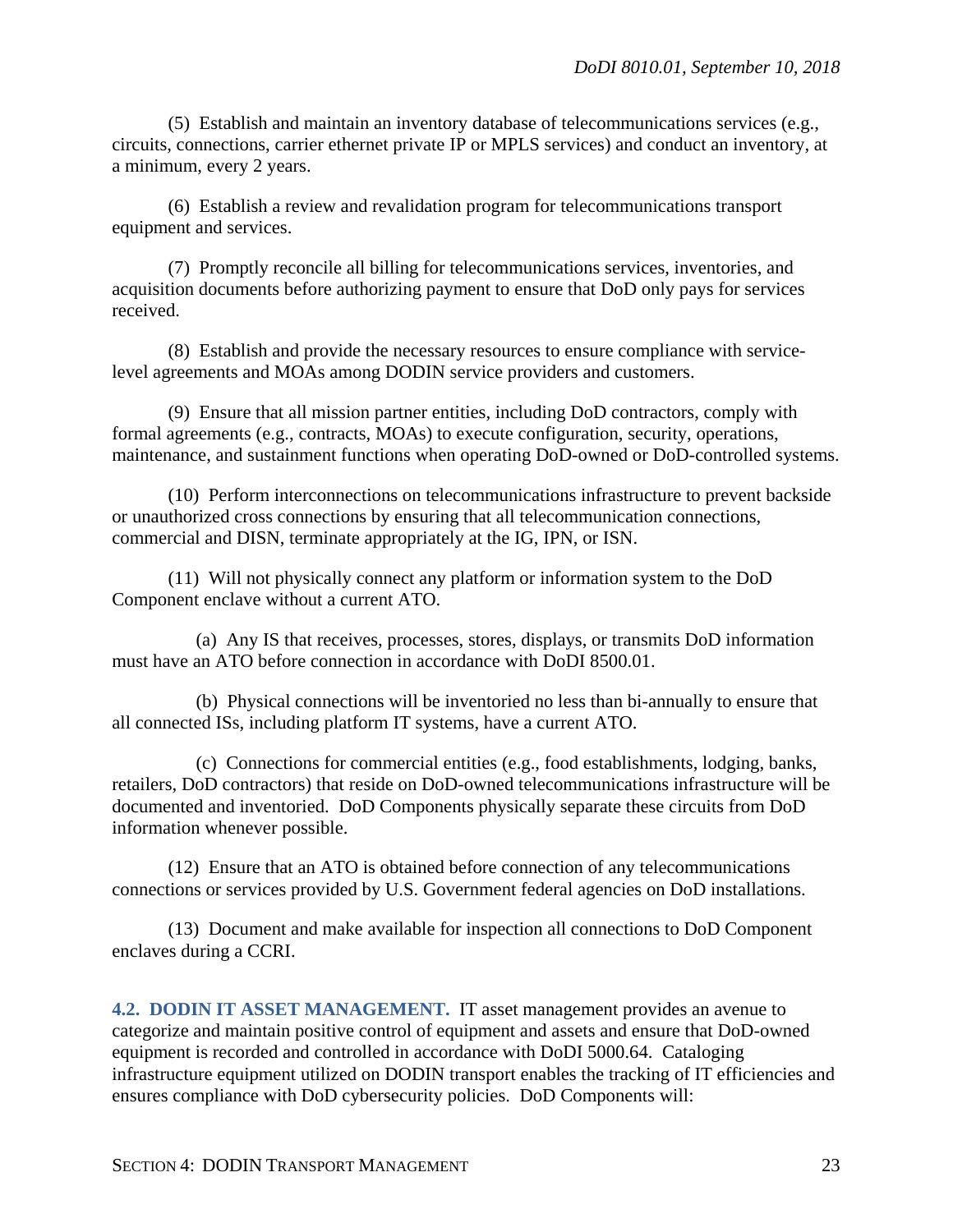a. Identify and record all non-deployable plant property and equipment or garrison assets that are not considered to be a part of the installation's infrastructure (e.g., real property) in an authoritative property database (e.g. Defense Property Accountability System). This database must have a field to input a serial number, model number, quantity, and nomenclature for each piece of equipment.

b. Conduct physical inventories of all telecommunications equipment at least every 2 years to physically verify equipment has not been exchanged for other non-conforming assets and provide updates to the appropriate database manager. Accountability of assets may be performed via an automatic, real-time, software application in between physical inventories.

c. Document an installation's real property inventory (e.g., cabling, ductbank) for accountability purposes (e.g. Internet Naval Facilities Assets Database Store).

<span id="page-23-0"></span>**4.3. DODIN TRANSPORT SECURITY MANAGEMENT.** Every organization within DoD is responsible for security of DODIN transport and its connections between DoD Component enclaves and non-DoD networks and systems. DoD Components will:

a. Ensure that DoD systems physically and virtually connected to the DODIN are aligned to a network operations security center and supporting cybersecurity service provider(s) in accordance with DoDI 8530.01 before connection.

b. Ensure that DODIN transport service or DISN connection requests for a mission partner system, including defense contract systems, to the DISN-provided transport and information services are sponsored (using a signed agreement (e.g., MOA or contract)), endorsed, validated, and submitted in accordance with DoDI 8500.01, DoDI 8510.01, DoDI 8530.01, and other DoD and Committee on National Security Systems cybersecurity policies, before connection to the DISN.

c. Share DODIN situational awareness data with USCYBERCOM and other DoD Components in accordance with DoDI 8320.02, DoDI 8320.07, DoDI 8410.02, and DoDI 8410.03.

d. Implement situation awareness capabilities to manage network elements that collect and report operational configurations, current operational state, current usage state, available network capacity, and percent of capacity currently committed.

e. Monitor and maintain positive control of DoD-owned telecommunications infrastructure and IT equipment in accordance with DoD 5200.08-R. Only authorized personnel will be allowed unescorted access to enter spaces containing DODIN assets. Unauthorized personnel who need to access these spaces must be escorted by authorized personnel. Signs will be posted in facilities that host DISN and DoD Component infrastructure notifying personnel that the space is a controlled area.

f. Implement the RMF for DoD IT in accordance with DoDI 8500.01 and DoDI 8510.01 for their portions of the DODIN.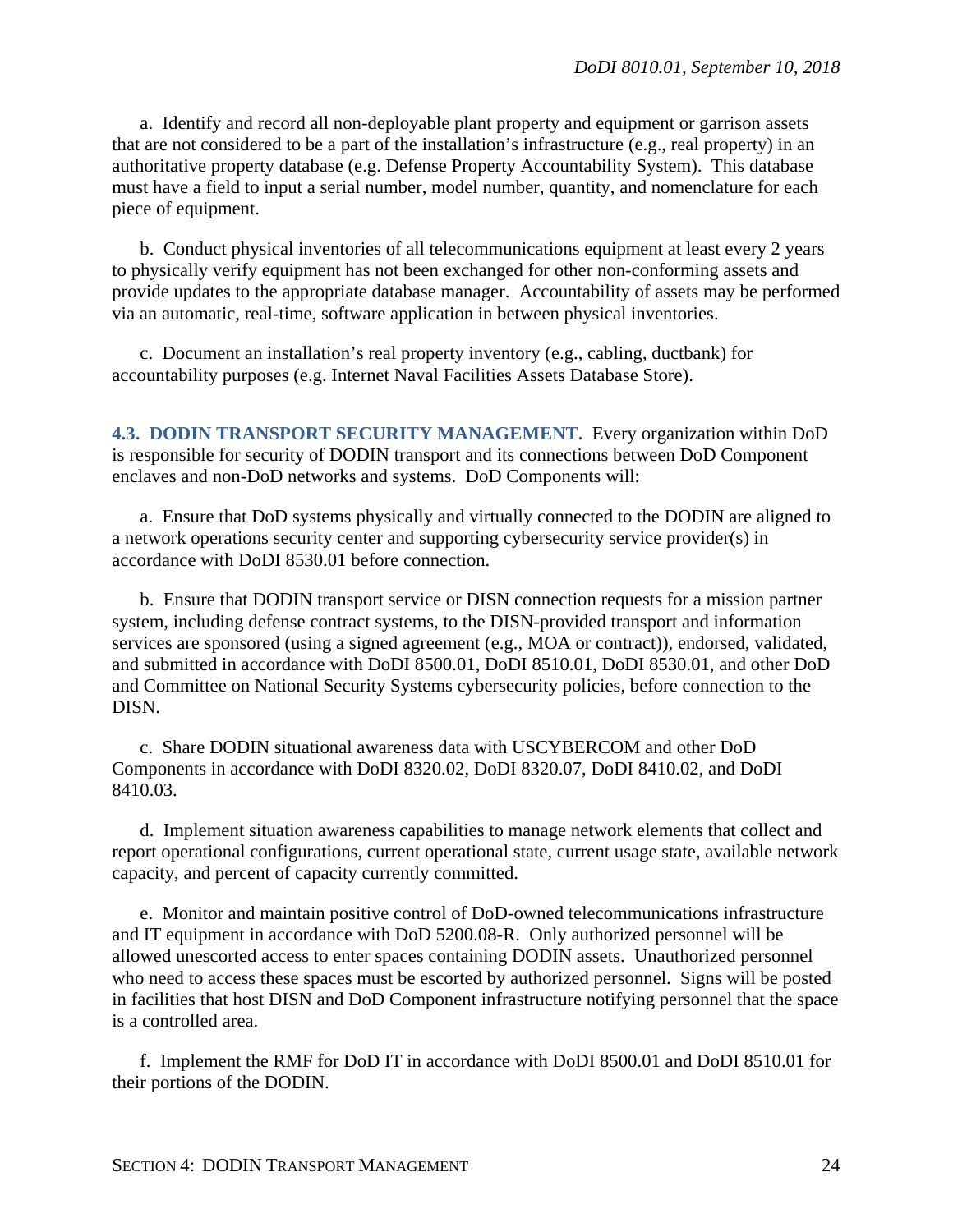<span id="page-24-0"></span>**4.4. DODIN COMMERCIAL CONNECTIONS.** Commercial connections must meet the parameters stipulated in Paragraphs 4.4.a. through i. and additional conditions that the DoD CIO or USCYBERCOM may issue based on identified threats or vulnerabilities.

a. Commercial transport services procured as an alternative to the DISN-provided transport requires compliance with this issuance or DoD CIO review and approval. Commercial connections will only be authorized for unique mission requirements that cannot be met by the DISN and documented within the RMF package.

b. DISA, DoD-wide, and General Services Administration contract vehicles are the authorized vehicles for procuring commercial connections and must be registered in accordance with the DCPG.

c. Authorized commercial connections are subject to CCRIs to ensure conformance with DoD cybersecurity requirements consistent with DoDI 8510.01, DoDI 8530.01, and other DoD cybersecurity policies and guidance.

d. DISN special service offerings that support a government mission, use government-owned equipment, and do not adversely affect the mission need are available at https://www.disa.mil/Network-Services/VPN.

e. DoD Components will ensure that commercial connections adhere to specific conditions in accordance with the DCPG including but not limited to:

(1) The sensitivity of the data being processed, stored, and transmitted.

- (2) Processes for non-DODIN access.
- (3) An annual review for need and compliance.
- (4) Protected information.

(5) Equipment used by the DoD Component on the DoD Approved Products List (https://aplits.disa.mil/apl/).

(6) Physical or logical separation.

(7) Transitioning to DISN.

(8) Best cost and benefit solution (Template at https://dodcio.defense.gov/Portals/0/Documents/DOD%20IT%20Business%20Case%20Analysis %20(BCA).pdf)

(9) The 10-year procurement time limit, in accordance with DoDI 7000.14-R.

f. The following types of unclassified commercial connections may be used to transmit Controlled Unclassified Information, as described in the DCPG:

(1) Connections to temporary facilities.

SECTION 4: DODIN TRANSPORT MANAGEMENT 25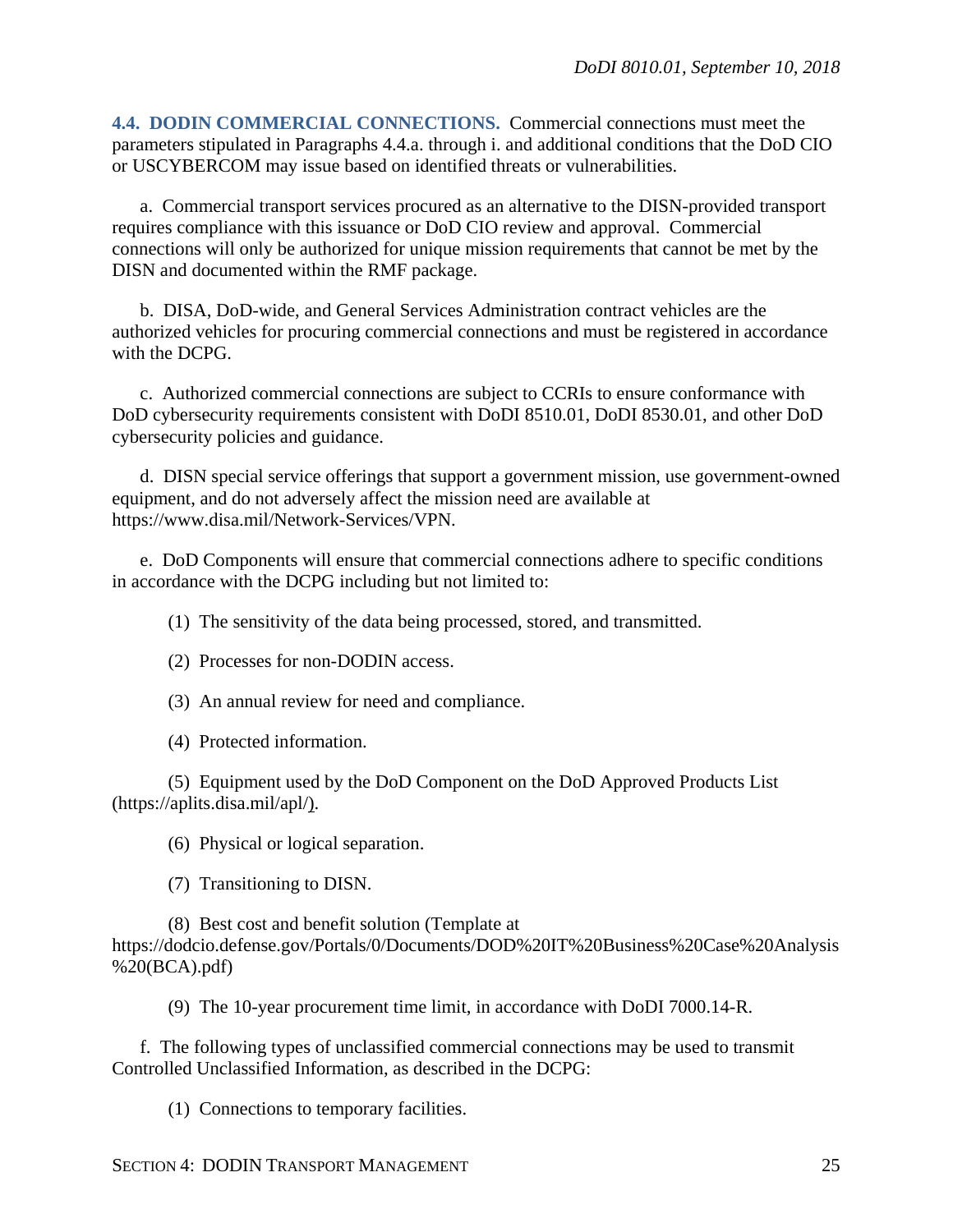(2) Infrastructure non-availability.

(3) Urgent and ad hoc mission (up to 90 days).

(4) Temporary training (less than 90 days).

(5) Non-DoD locations.

g. The following types of unclassified commercial connections that support unique information systems and missions require appropriate DoD cybersecurity controls applied by the DoD Component AO, as described in the DCPG:

(1) Enduring training and education.

(2) Missions requiring non-attribution.

(3) Support to civil-military operations, in accordance with DoDI 8220.02, DoDI 3000.05, and DoDI 3003.01.

h. The following types of unclassified commercial connection requirements may be used to transmit data, as described in the DCPG:

(1) Force protection and public safety in accordance with DoDDs 3020.44, 3025.13, and 3025.18 and DoDIs 5535.10 and 6055.17.

(2) Civil authority database in accordance with Directive-type Memorandum 09-012.

(3) Payment card in accordance with DoDD 5400.11.

i. The AO will tailor appropriate security controls for the following non-DISN requirements that process, store, and transmit publically releasable DoD data, as described in the DCPG:

(1) Community relations events in accordance with DoDI 5410.19.

(2) Non-appropriated fund instrumentalities in accordance with DoD 7000.14-R and DoDIs 1015.10 and 1015.15.

(3) Morale, welfare, and recreation activities in accordance with DoDI 8550.01.

<span id="page-25-0"></span>**4.5. DODIN CLOUD SERVICES CONNECTIONS.** Connections to a CSO, both internal and external to the DODIN, will be implemented in accordance with the DoD Cloud Computing Security Requirements Guide, the DCCPG (until integrated with the DCPG), and applicable DoD policy.

a. Before connecting to the DODIN, CSOs must have a DoD provisional authorization issued in accordance with the Cloud Computing Security Requirements Guide.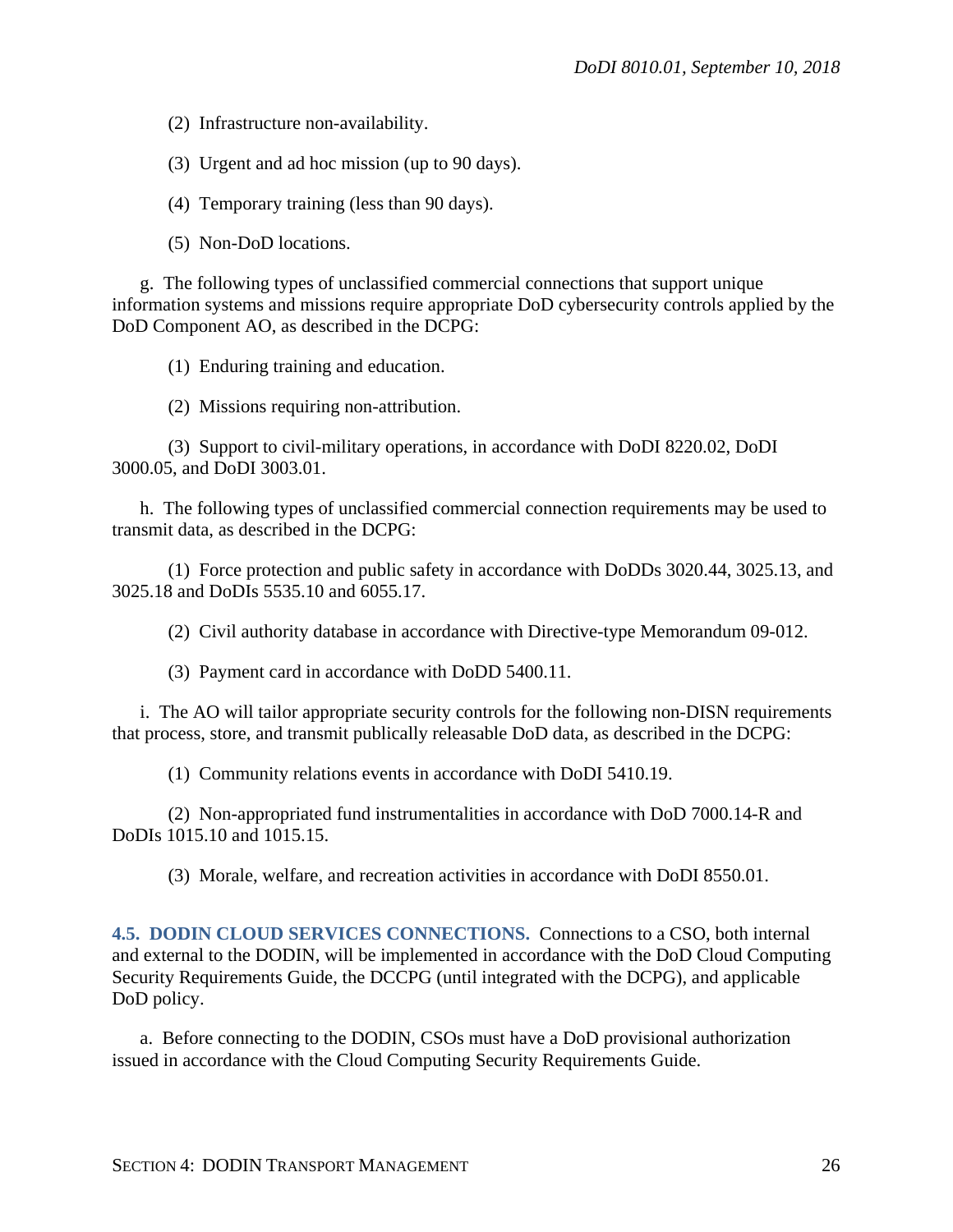b. DoD Components will only use CSOs, and DoD systems supported by the CSOs, that were granted an ATO or interim authorization to test by their AO.

c. DODIN access to CSOs that have a DoD provisional authorization will be updated in DISA's integrated joint tracking and management repository.

d. CSOs hosting DoD information connected to DoD networks and systems that do not comply with the DCCPG (until integrated with the DCPG) will require DoD CIO approval.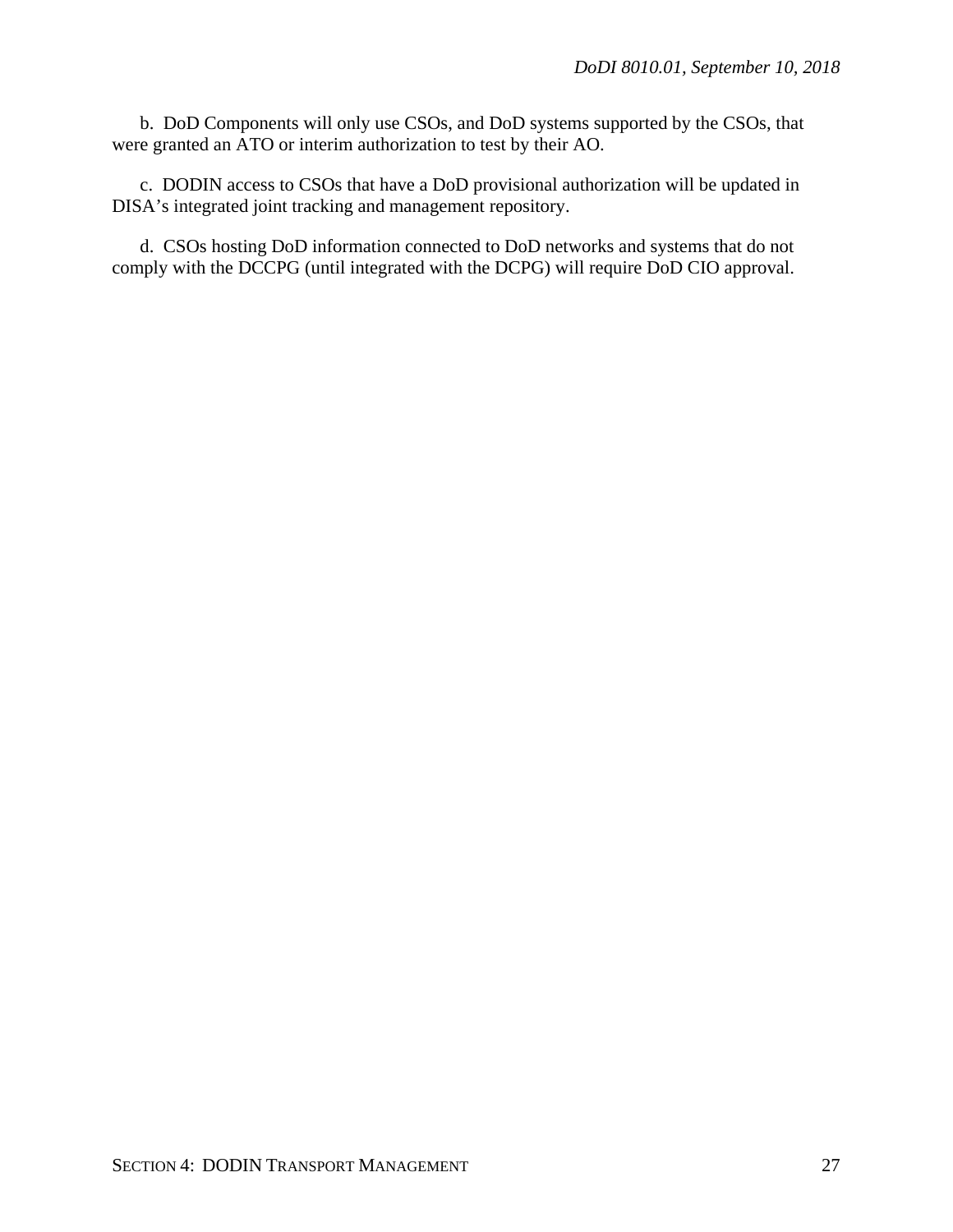# **SECTION 5: RESOURCE MANAGEMENT**

## <span id="page-27-1"></span><span id="page-27-0"></span>**5.1. DISN FUNDING AND COST RECOVERY.**

a. The DISN Infrastructure Service will function as the cost recovery methodology and concept employed by DISA to bill customers for the operation, production, and overhead costs of the DISN and DISN services, and to recoup reimbursement for DISN costs, common services (e.g., dial tone), DoD Component enclave interconnection services to the DISN (physical and virtual), DISN computing services telecommunications infrastructure costs, and other capabilities identified in the annually published DISN rates. Additions or deletions of DISN-IS cost components are approved by the DoD CIO and subsequently the USD(C)/CFO. These funds will be recouped in accordance with DoD 7000.14-R.

b. The DISN uses a combination of expense and investment funds to provide Enterprise solutions and infrastructure life-cycle management.

c. The DISN is responsible for resourcing all equipment that directly provides connectivity, routing, and enterprise services between DISN operating locations and the DISN PE router on an installation. The DISN does not fund similar components for the DoD Component enclave.

d. DISN carrier ethernet private IP and MPLS services and access circuits are provided on a reimbursable basis by either the user or DISA.

e. Tenants are allowed to use the DISN Infrastructure Service in accordance with the MOA established with the installation host for that location.

#### <span id="page-27-2"></span>**5.2. DOD-COMPONENT ENCLAVE FUNDING AND COST RECOVERY.**

a. The installation host for a base, camp, post, or station is responsible for resourcing DoD Component enclave telecommunications infrastructure, as defined in this issuance, between the tenants and the DISN infrastructure to provide a local common IT transport backbone.

(1) This does not include special tenant requirements or equipment.

(2) Formal agreements (e.g., MOAs, HTSAs, interservice support agreements) must specify the cost recovery mechanisms to support special missions and equipment.

b. The installation host will ensure that DoD Component enclave capabilities are planned, operated, maintained, managed, and improved effectively and efficiently for end-to-end interoperability through technical refresh, technical evolution, and sustainment in accordance with DoDI 4000.19 and the Deputy Secretary of Defense Joint Basing Implementation Guidance.

c. The installation host will bill tenants in accordance with DoD 7000.14-R and the approved formal agreement between the parties.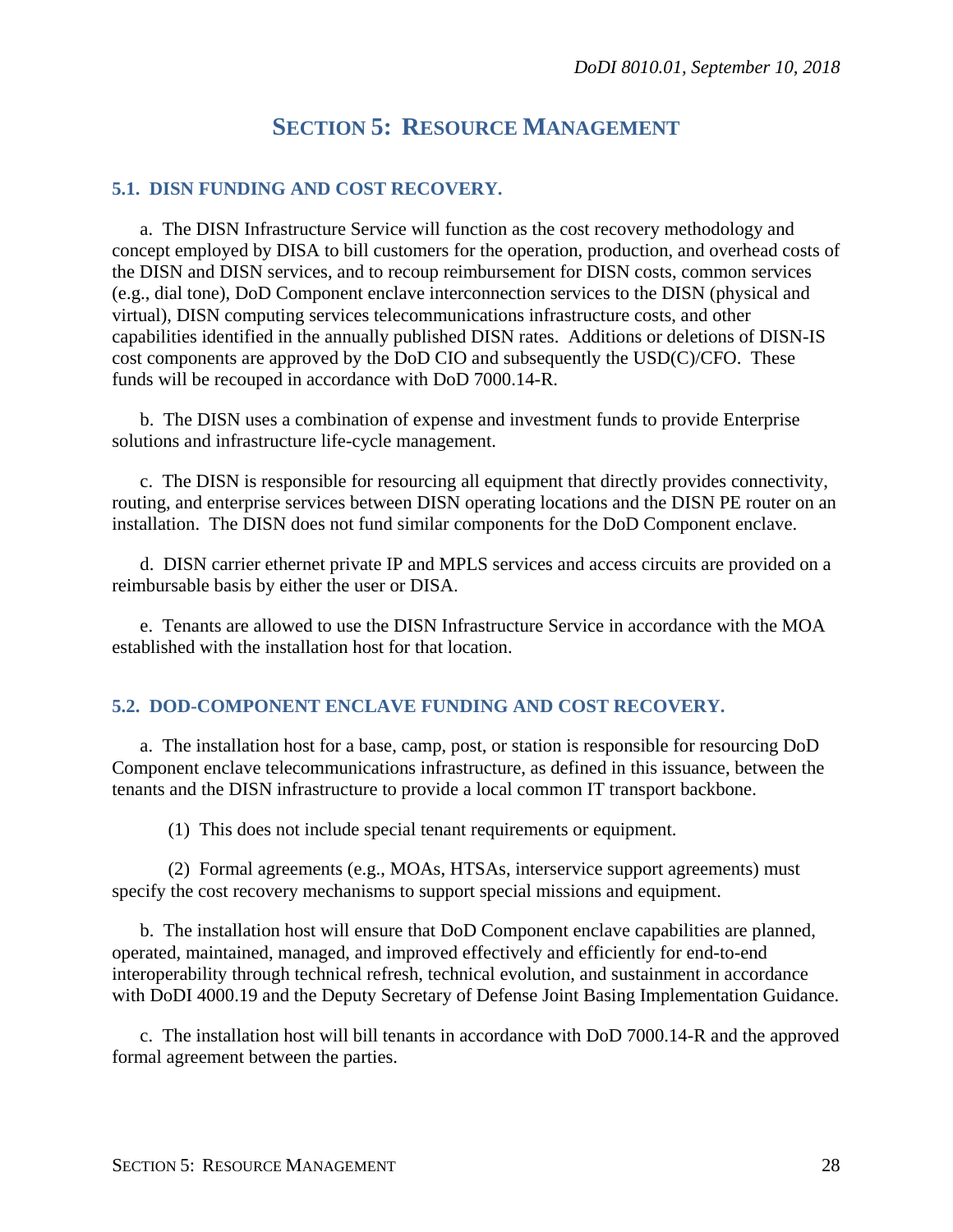# **GLOSSARY**

# <span id="page-28-1"></span><span id="page-28-0"></span>**G.1. ACRONYMS.**

| <b>ADN</b>        | area distribution node                                      |
|-------------------|-------------------------------------------------------------|
| AO                | authorizing official                                        |
| <b>ATO</b>        | authorization to operate                                    |
| <b>BAN</b>        | base area network                                           |
|                   |                                                             |
| <b>CAP</b>        | cloud access point                                          |
| <b>CCRI</b>       | command cyber readiness inspection                          |
| CD                | cross domain                                                |
| <b>CDC</b>        | core data center                                            |
| CDRUSCYBERCOM     | Commander, U.S. Cyber Command                               |
| <b>CJCS</b>       | Chairman of the Joint Chiefs of Staff                       |
| <b>CNSSI</b>      | <b>Committee on National Security Systems Instruction</b>   |
| <b>COMSEC</b>     | communications security                                     |
| <b>CSO</b>        | cloud service offering                                      |
| CSP               | cloud service provider                                      |
| DCO-IDM           | defensive cyberspace operations – internal defense measures |
| <b>DCCPG</b>      | <b>DISN Cloud Connection Process Guide</b>                  |
| <b>DCPG</b>       | <b>DISN</b> Connection Process Guide                        |
| <b>DIA</b>        | Defense Intelligence Agency                                 |
| <b>DISN</b>       | <b>Defense Information Systems Network</b>                  |
| <b>DISA</b>       | <b>Defense Information Systems Agency</b>                   |
| DoD CIO           | DoD Chief Information Officer                               |
| DoDD              | DoD directive                                               |
| DoDI              | DoD instruction                                             |
| <b>DODIN</b>      | Department of Defense Information Network                   |
| <b>DSS</b>        | <b>Defense Security Service</b>                             |
| <b>EPPC</b>       | enterprise perimeter protection capability                  |
| <b>HTSA</b>       | host tenant support agreement                               |
| <b>IAP</b>        | internet access point                                       |
| ${\rm IC}$        | <b>Intelligence Community</b>                               |
| $\rm IG$          | installation gateway                                        |
| $\rm IP$          | internet protocol                                           |
| <b>IPN</b>        | installation processing node                                |
| <b>ISN</b>        | installation service node                                   |
| IT                | information technology                                      |
|                   |                                                             |
| <b>JFHQ-DODIN</b> | Joint Force Headquarters DODIN                              |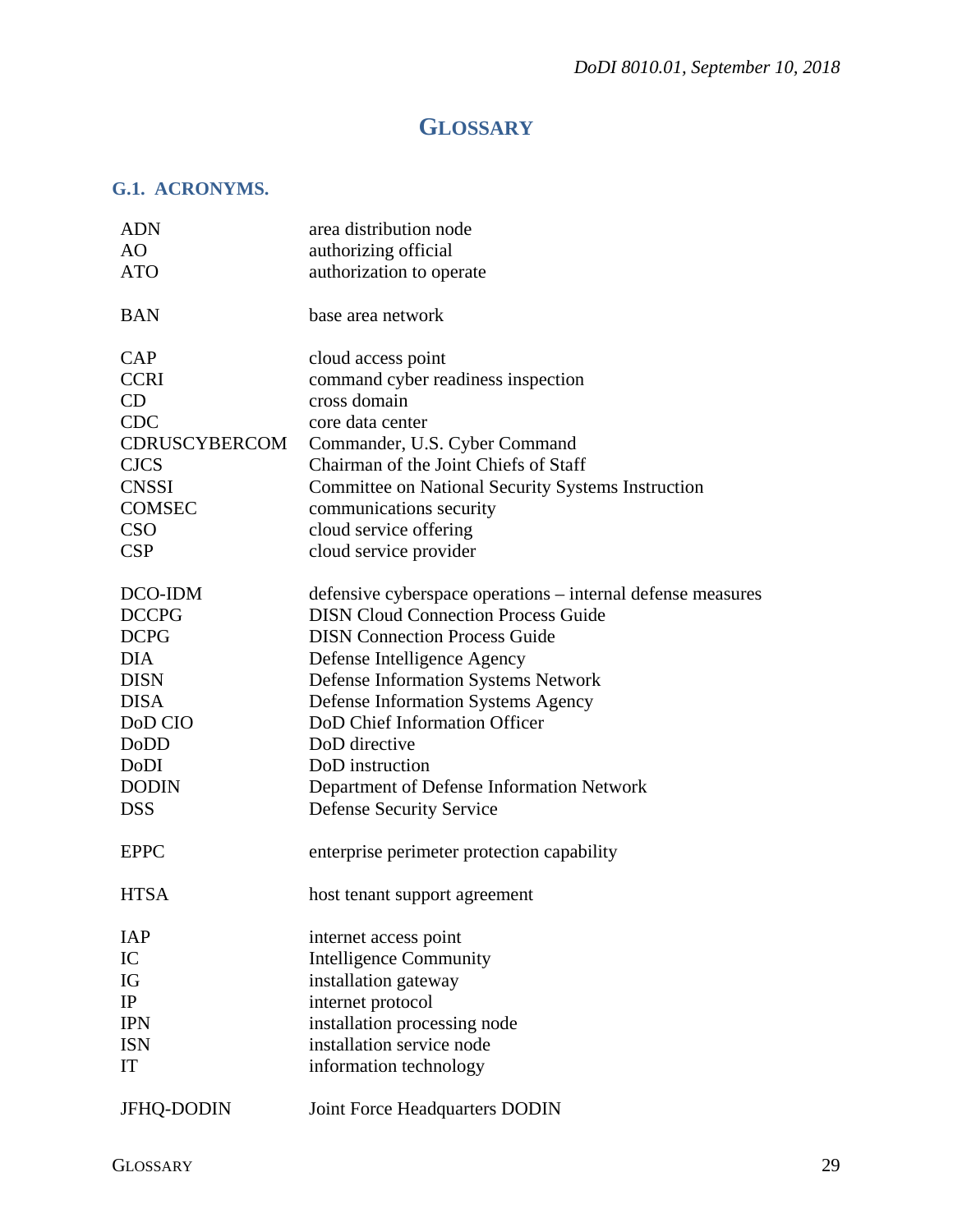| <b>JIE</b><br><b>JWICS</b>      | <b>Joint Information Environment</b><br>Joint Worldwide Intelligence Communication System         |
|---------------------------------|---------------------------------------------------------------------------------------------------|
| <b>MOA</b><br><b>MGW</b>        | memorandum of agreement<br>mobility gateway                                                       |
| <b>MPE</b>                      | <b>Mission Partner Environment</b>                                                                |
| <b>MPGW</b>                     | mission partner gateway                                                                           |
| <b>MPLS</b>                     | Multi-Protocol Layer Switching                                                                    |
| <b>NIPRNet</b><br><b>NIST</b>   | Non-classified Internet Protocol Router Network<br>National Institute of Standards and Technology |
| <b>RMF</b>                      | risk management framework                                                                         |
| <b>SATCOM</b><br><b>SIPRNet</b> | satellite communication<br>Secret Internet Protocol Router Network                                |
| <b>TCN</b><br><b>TR</b>         | tactical communication node<br>telecommunication room                                             |
| <b>UC</b>                       | unified capabilities                                                                              |
| <b>USCYBERCOM</b>               | U.S. Cyber Command                                                                                |
| USD(C)/CFO                      | Under Secretary of Defense (Comptroller)/Chief Financial Officer,                                 |
|                                 | Department of Defense                                                                             |
| USD(I)                          | Under Secretary of Defense for Intelligence                                                       |
| USD(P)                          | Under Secretary of Defense for Policy                                                             |
| <b>VoIP</b>                     | Voice over Internet Protocol                                                                      |
| <b>VPN</b>                      | virtual private network                                                                           |

<span id="page-29-0"></span>**G.2. DEFINITIONS.** Unless otherwise noted, these terms and their definitions are for the purpose of this issuance.

**ADN.** A capability that supports extending voice, video, and data services from the ISN to distant locations on the BAN and is comprised of back-up and tertiary power, heating, ventilation, and air conditioning, building surge protector assemblies, main cross connect blocks, equipment support frames, rectifiers, repeaters, and the IT equipment necessary to extend networks and systems to the end user buildings the ADN services.

**ATO.** Defined in Committee on National Security Systems Instruction (CNSSI) 4009.

**AO.** Defined in CNSSI 4009.

**backside connection.** An indirect physical extension of DODIN services, across a separate and distinct intermediate accreditation boundary, to a third party. For example, a connection between a Combatant Command, Military Service, or Defense Agency enclave and a defense Contractor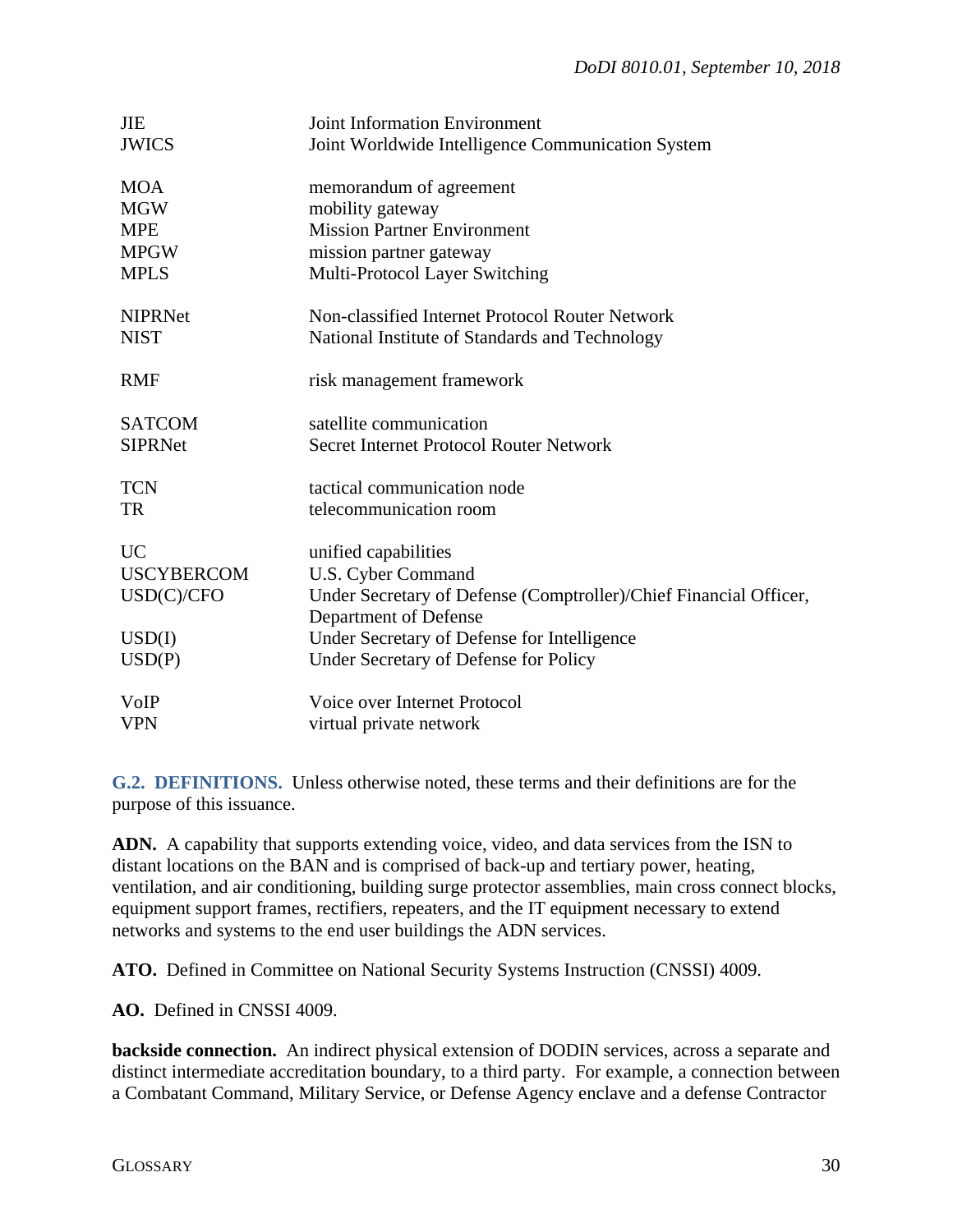enclave or another network (e.g., Internet, SDREN) that does not traverse the DISN but can provide a connection to the DISN through the Combatant Command, Military Service, or Defense Agency enclave. A connection to another DoD Component system or network established consistent with DoD policy and Security Technical Implementation Guides is not considered a backside connection.

**CDC.** The most robust and capable DoD data centers designated as the mandatory providers of all Enterprise-wide computing and storage capabilities. They are marked by the following key attributes: Initially operated by DISA, but in the future may also include commercially operated CDCs; standardized operations, processes, and governance across all CDCs; fixed or permanent facilities meeting Uptime Institute Standards Tier III standards and later Tier IV standards; high bandwidth connections to the DISN core backbone; hosting of Enterprise net-centric applications and core Enterprise services and applications; regional content staging; Enterprise-scale computing and storage; scalable space, power, and infrastructure; meet all exemplar data center criteria.

### **certification.** Defined in CNSSI 4009.

### **civil-military partners.** Defined in DoDI 8220.02.

**cloud.** Defined in NIST Special Publication 800-145. Also known as cloud computing.

**CAP.** A capability that provides access to the commercial cloud, interface translations necessary for CSO compatibility, and supports boundary cyber defense by protecting the DISN from the commercial cloud.

**Common Mission Network Transport.** A network transport facilitated by the DISN backbone enabling Combatant Commands an alternative method to share releasable classified and unclassified information with mission partners by providing a dedicated transport service for allied, coalition, interagency, and bilateral Community of Interest networks.

**COMSEC.** Defined in CNSSI 4009.

**connection.** A link between computer networks employing wire, fiber-optic cable, radio frequency signal, or virtual network technologies, such as a VPN and generic routing encapsulation.

**connectivity.** Anything physically or logically connected to a customer's or user's enclave or network.

#### **cross domain solution.** Defined in CNSSI 4009.

**CSO.** The actual infrastructure as a service, platform as a service, or software as a service solution available from a CSP.

**CSP.** Any or all DoD or non-DoD entities that offer one or more cloud services in one or more deployment models. A CSP might leverage or outsource services of other organizations and other CSPs (e.g., placing certain servers or equipment in third party facilities such as data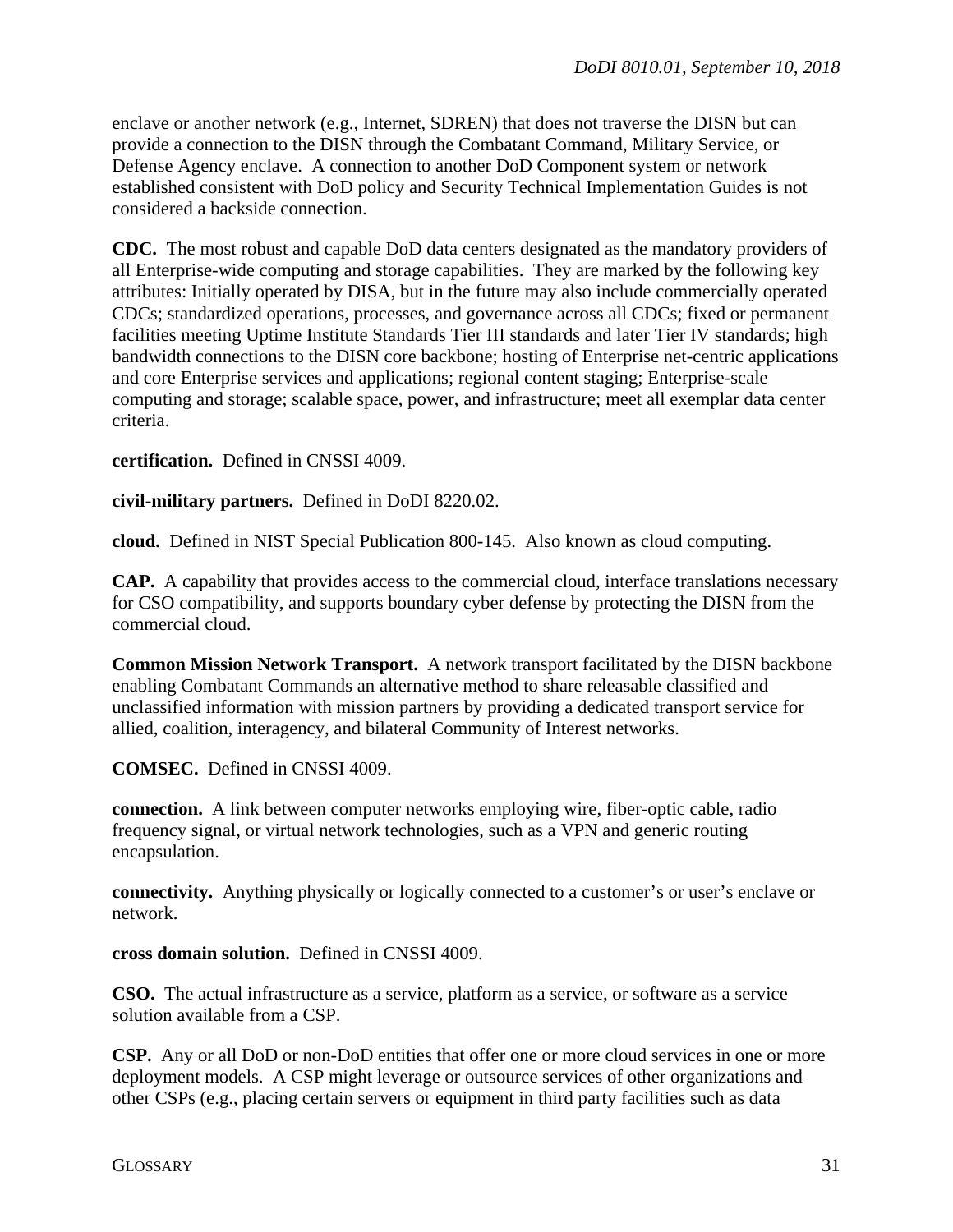centers, carrier hotels or collocation facilities, and internet network access points. CSPs offering Software as a Service may leverage one or more third party CSPs (e.g., for Infrastructure as a Service or Platform as a Service) to build out a capability or offering.

**cybersecurity.** Defined in the DoD Dictionary of Military and Associated Terms.

**cybersecurity and cybersecurity-enabled products.** Products that have any mechanism providing for the availability of systems, ensuring the integrity and confidentiality of information, or ensuring the authentication and non-repudiation of parties in electronic transactions.

**cybersecurity service.** Defined in DoDI 8530.01.

**cyberspace.** Defined in the DoD Dictionary of Military and Associated Terms.

**defense contractor.** Defined in DoDI 3020.41.

**Defense Switched Network.** Defined in the DoD Dictionary of Military and Associated Terms.

**directive authority for cyberspace operations.** Defined in DoDI 8530.01.

disconnect. Indicates the use of a service (e.g., connection or circuit) is to be suspended but the service path remains intact and the user continues to be billed for the service.

**discontinue.** Indicates a service (e.g., connection or circuit) is to be ended permanently and the user is no longer billed for the service.

**DISN.** DoD's enterprise capability of DoD-owned and -leased telecommunications and computing subsystems, networks, and capabilities, centrally managed and configured by DISA, to provide an integrated network with cybersecurity, telecommunication, computing, and application services and capabilities (e.g., voice, video, teleconferencing, computing, imagery, satellite, and data services) for all DoD activities and their authorized mission partners. This term and its definition are proposed for inclusion in the next edition of the DoD Dictionary of Military and Associated Terms.

**DoD Component-provided DODIN transport.** The segment of DODIN transport under the operational direction and management control of the DoD Components. DoD Component – provided DISN transport includes:

Sustaining base telecommunications infrastructures (e.g., bases, camps, posts, and stations and enclaves) to support strategic and fixed environment user requirements within the DoD Component base infrastructures. Management control and operational direction is provided by the owning DoD Component.

Deployed telecommunications infrastructures supporting joint task forces and/or combined task forces. Management control and operational direction is provided by the owning Combatant Command and subordinate Military Service component.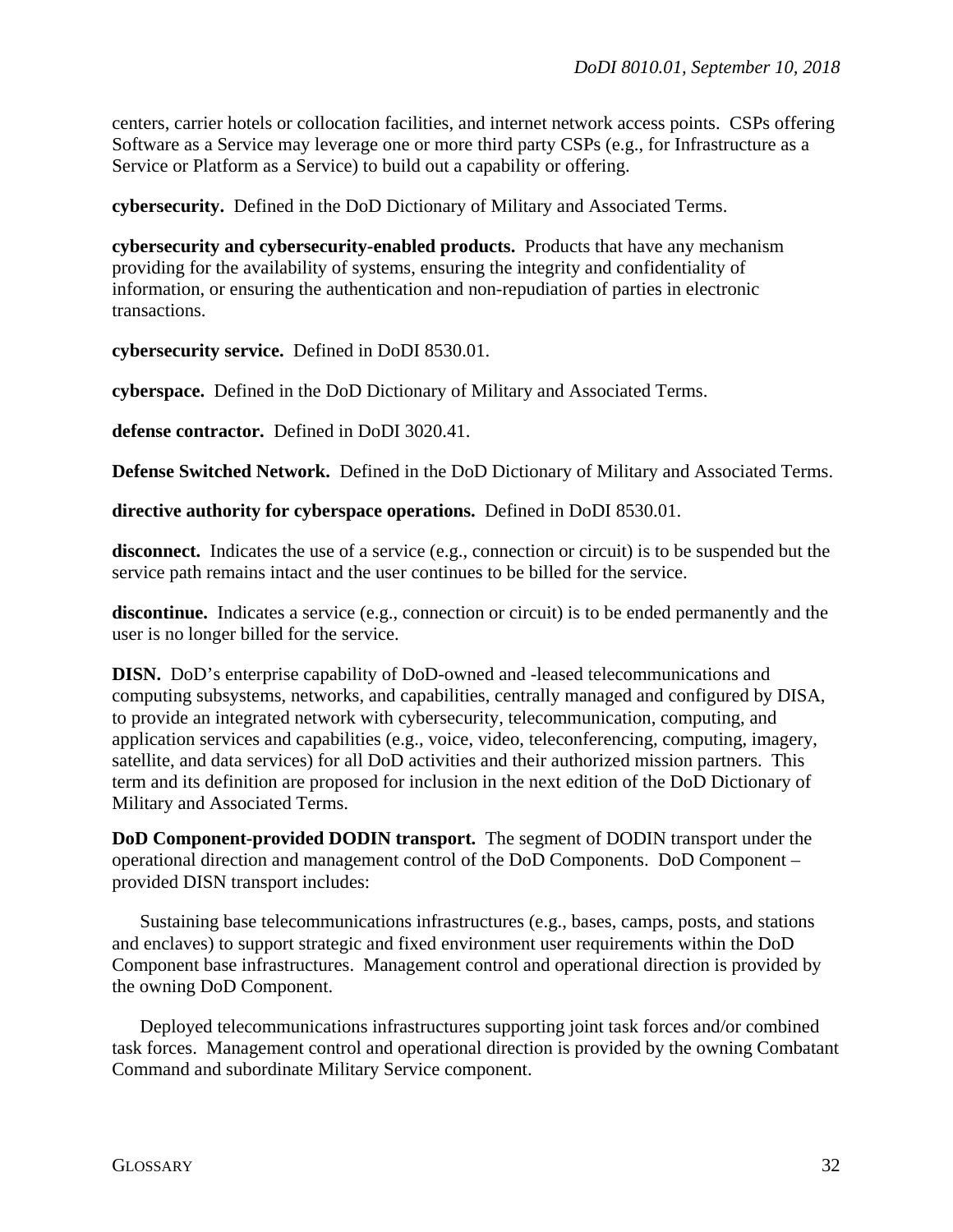Mobile and/or transportable telecommunications facilities and assets organic to the DoD Components (unless specifically designated as components of the DISN).

**DoD information.** Defined in DoDD 5230.09.

**DODIN.** Defined in the DoD Dictionary of Military and Associated Terms.

**DODIN transport.** The composite of all DoD-owned and leased telecommunications subsystems and networks comprised of facilities, personnel, and material. It is divided into two segments: the DISN and the DoD Component enclave transport.

**DODIN Transport Optimization Plan.** Documented actions to eliminate legacy circuits and transport technologies and transition to existing IP bandwidth or readily available commercial IP network transport (e.g., carrier ethernet private IP or MPLS services) and cloud services to connect sites to the DISN. The objective of these actions is to enhance the performance of DoD network infrastructures (e.g., IP-based) and aggressively eliminate costly legacy network technologies (e.g., time-division multiplexing), associated transport infrastructure, and circuits.

**enclave.** Defined in CNSSI 4009.

**Enterprise CD Service.** Defined in DoDI 8540.01.

**Enterprise Directory Service.** A suite of products and services, comprised of enterprise provisioning services, directory services, synchronization services, and enterprise white pages. The Enterprise Directory Service supports people discovery by securely providing DoD Enterprise identity and contact attributes across the DoD community. Source identity information is retrieved from DISA's Global Directory Services and Defense Manpower Data Center's Person Data Repository, a key component of the Defense Enrollment and Eligibility Reporting System.

**enterprise services.** Defined in DoDD 8000.01.

**external network.** Defined in CNSSI 4009.

**geographically separated unit.** A unit separated beyond a reasonable commuting distance from its supporting Combatant Command, Military Service, or Defense Agency and does not physically reside on a main installation that belongs to another service/entity.

**Global Content Delivery Service**. An Enterprise-level service, consisting of a globally distributed computing platform of servers deployed across the DISN, to accelerate delivery and improve reliability of web applications through the efficient use of limited network bandwidth.

**IAP.** Approved connections from the internet to the NIPRNet that provides common enterprise security services for all DoD Components, including Enterprise Email Security Gateway, access controls, network firewall protections, intrusion and detection sensors, and other transport layer security services.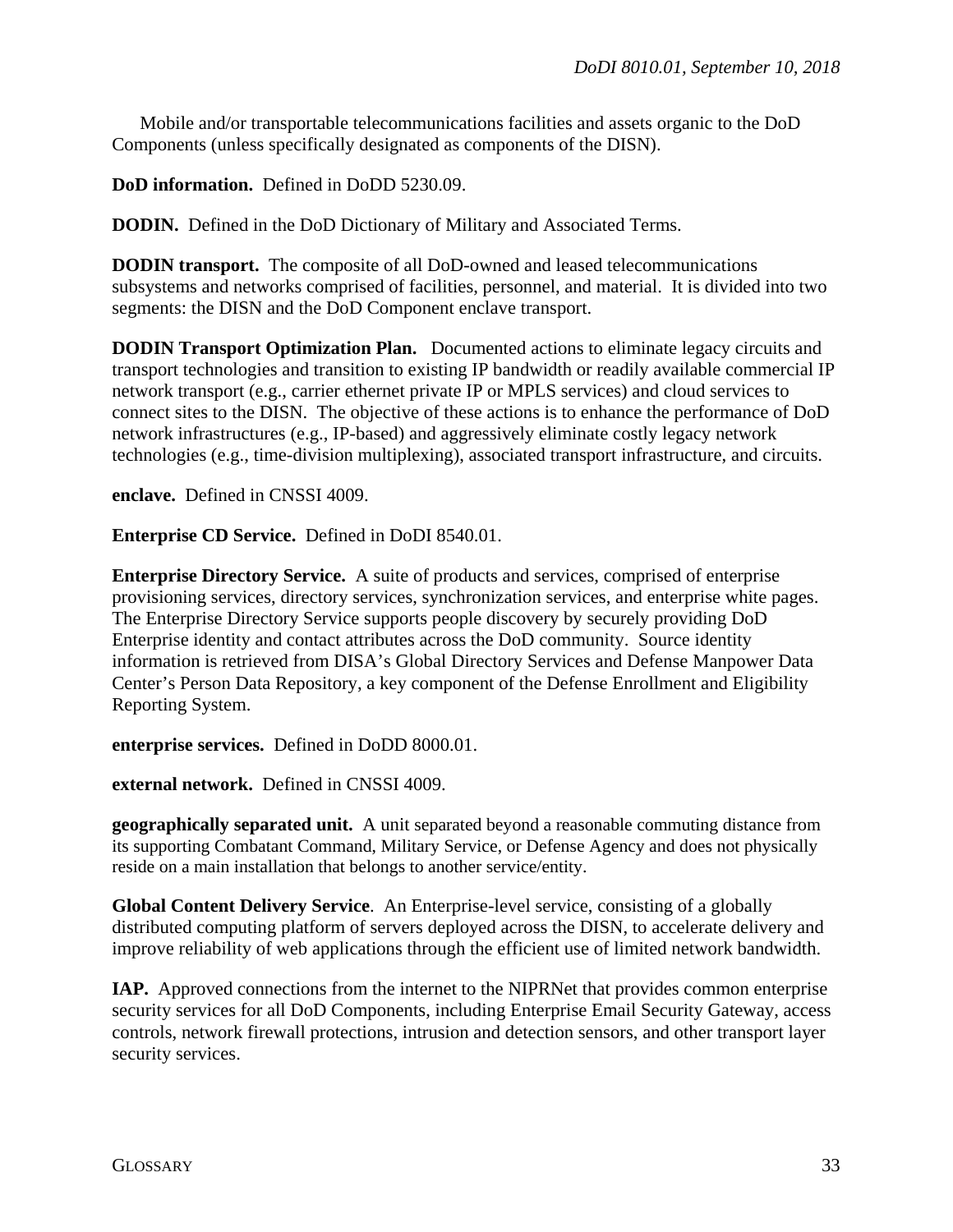**IG.** The required localized equipment necessary to connect a B/P/C/S, CDC, or Installation Processing Node to the DISN Core. Equipment may include routers, switches, or UC firewalls.

**incident.** Defined in CNSSI 4009.

**information service.** Defined in Public Law 104-104.

**information transport.** To convey information from one location to another.

**installation.** Defined in DoDI 1015.11.

**interconnection.** See "connection."

**internet.** Defined in CNSSI 4009.

**IP.** Defined in CNSSI 4009.

**IPN**. A fixed DoD data center serving a single DoD installation and local area (installations physically or logically behind the network boundary) with local services that cannot be (technically or economically) provided from a CDC. There will be no more than one IPN per DoD installation, but each IPN may have multiple enclaves to accommodate unique installation needs (e.g., joint bases).

**ISN**. The required localized equipment necessary to provide the minimum basic functionality to an installation should it become disconnected from the enterprise. ISN is typically comprised of distribution frames and associated panels, equipment that delivers common services (e.g., dial tone, voicemail, conference bridging) to all users on the installation, and the equipment necessary to operate and maintain the telecommunications infrastructure. There is no application hosting or data processing in an ISN. Potential services include read only active directory servers, domain name service servers, Assured Compliance Assessment Solution servers, hostbased security system servers, and print servers. ISNs may also host UC capabilities that must remain on the installation to enable emergency services even when the connection to the DODIN is interrupted.

**IT.** Defined in CNSSI 4009.

**JIE.** A secure joint information environment, comprised of shared IT infrastructure, enterprise services, and a single security architecture to achieve full-spectrum superiority, improve mission effectiveness, increase security and realize IT efficiencies.

**JRSS.** A suite of equipment that performs firewall functions, intrusion detection and prevention, enterprise management, virtual routing and forwarding, and provides a host of network security capabilities for the NIPRNet and SIPRNet.

**life-cycle.** Defined in the DoD Dictionary of Military and Associated Terms.

**MGW.** A capability to provide secure ingress to the DODIN for users of mobile devices and direct cellular carrier connections to DoD-approved mobility users.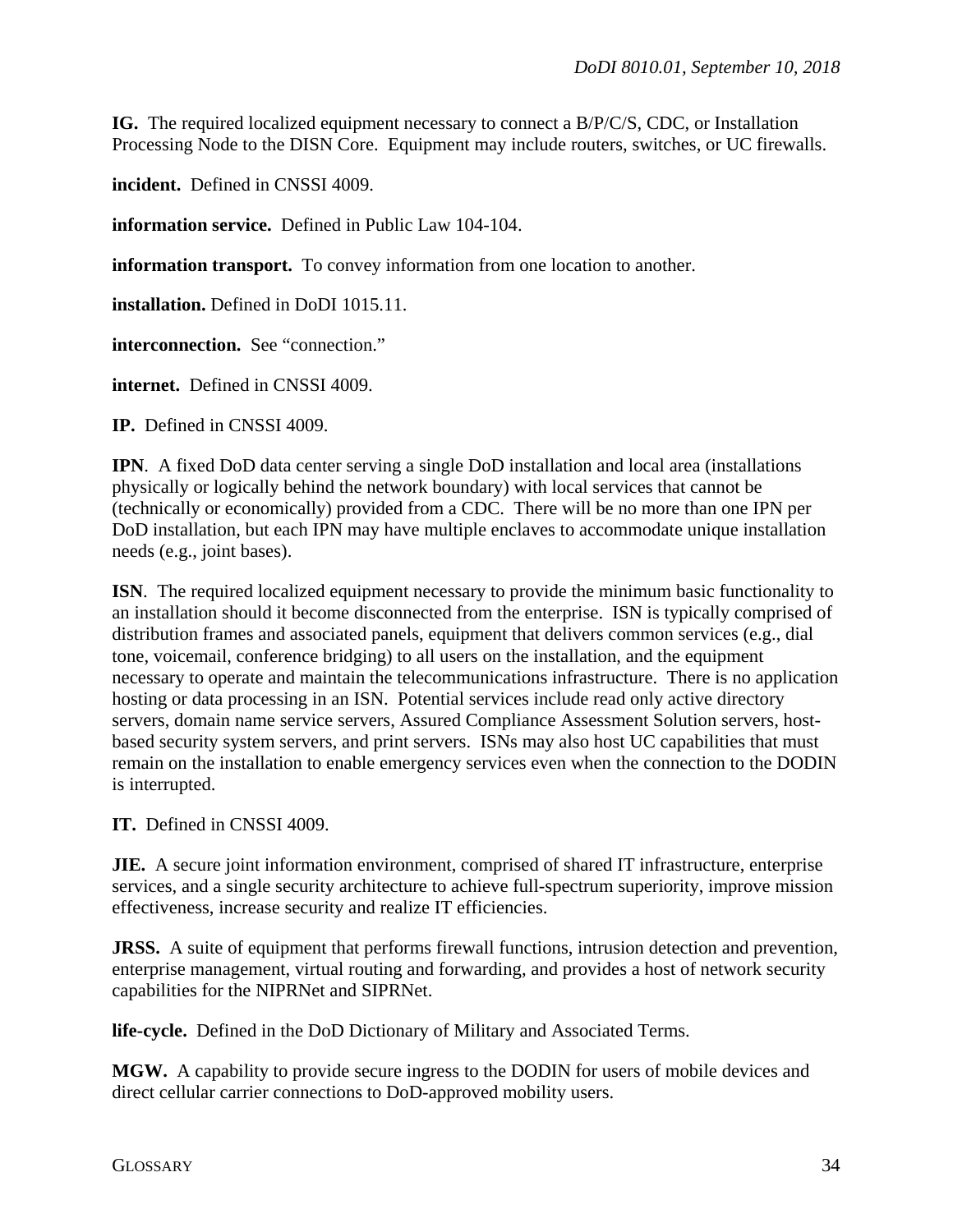**minimize.** A condition wherein nonessential voice, video, and data traffic is drastically reduced or removed through available means, user or technical, to ensure that critical information connected with an actual or simulated emergency, surge, or crisis must not be delayed and meet DoD mission requirements. This term and its definition are proposed for inclusion in the next edition of the DoD Dictionary of Military and Associated Terms.

**mission partners.** Defined in DoDD 8000.01.

**MOA.** Defined in DoDI 4000.19.

**national security system (NSS).** Defined in CNSSI 4009.

**network.** Defined in CNSSI 4009.

**network connection.** The physical and electrical boundary between two separate communication systems.

**outside plant.** Fiber-optic or copper cable installed between buildings.

**platform IT system.** Defined in DoDI 8510.01.

**risk management.** Defined in CNSSI 4009.

**SATCOM gateways.** A capability consisting of a ground facility, SATCOM security gateway and SATCOM terminal components that allows interconnections to the DODIN via satellite. These interconnections include satellite-to-terrestrial interfaces to DODIN and legacy C4I systems to support deployed forces and joint task forces.

**security domain.** Defined in CNSSI 4009.

service. A set of capabilities enabled by a provider for consumers. For example, cloud services, video services, voice services, cybersecurity services, and messaging.

**SIPRNet.** Defined in the DoD Dictionary of Military and Associated Terms.

**sponsor.** Defined in CNSSI 4009.

**system.** Defined in CNSSI 4009.

**TCN.** A capability for tactical users to communicate locally, access services from a tactical processing node, or access data or services from the JIE, including the DISN. TCNs support various means of communications, including SATCOM, protected, fiber, beyond line of site, and line of site, to including Wi-Fi and cellular.

**telecommunications.** Defined in CNSSI 4009.

**telecommunications infrastructure.** A collection of interconnected telecommunications components, such as switches, routers, hubs, modems, media converters, distribution frames and cross-connect devices, cabling, telecommunications controllers, key distribution centers,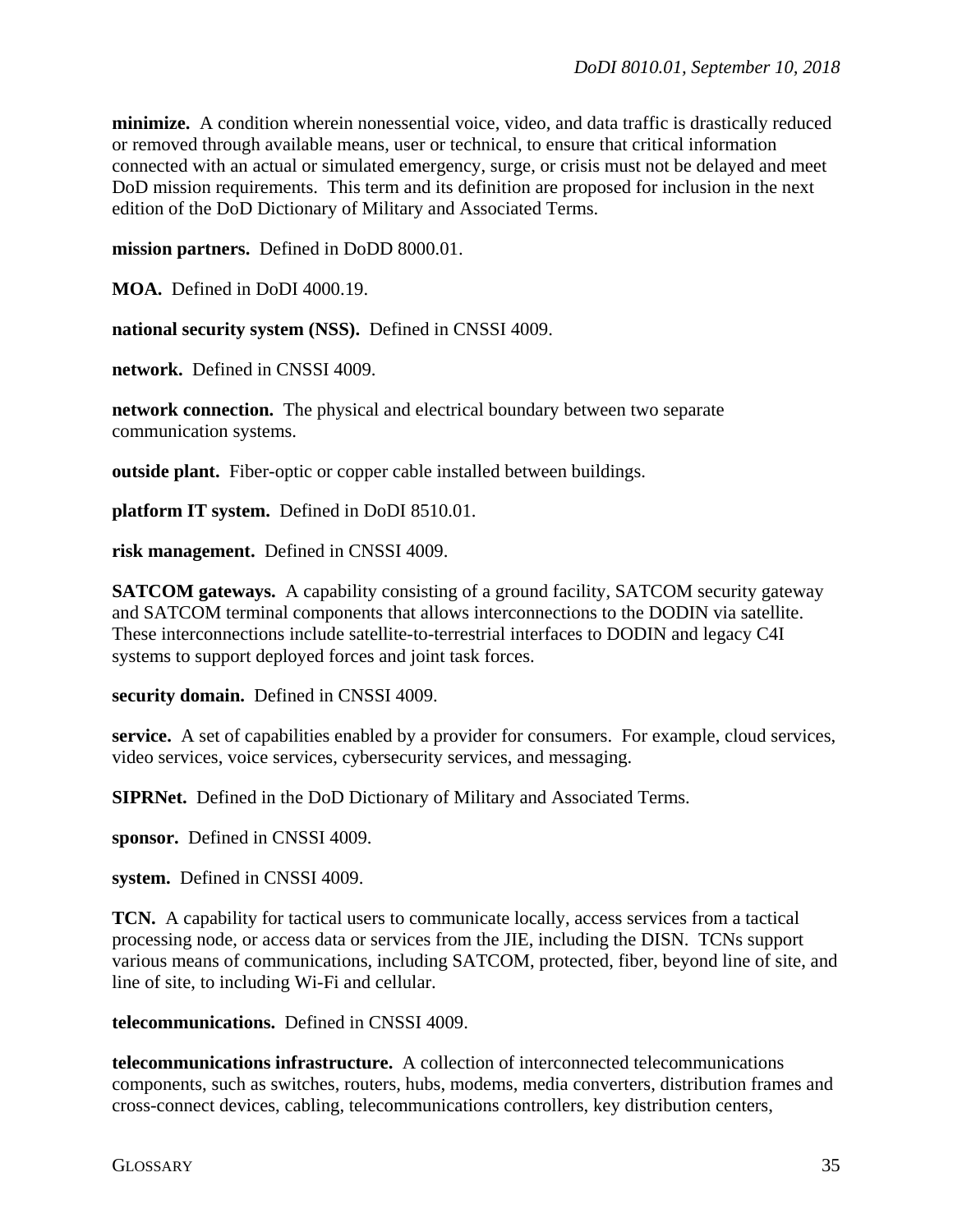technical control devices, etc. used to provide transmission services for IT capabilities (voice, video, and/or data communications) over a combination of DoD and commercial media (terrestrial, wireless, or radio frequency).

**TR.** An enclosed space for housing telecommunications equipment, cable terminations, and cross-connect cabling that is the recognized location of the horizontal cross-connect in a facility.

**Unified Capabilities (UC).** Defined in DoDI 8100.04.

**VPN.** Defined in CNSSI 4009.

**vulnerability assessment.** Defined in CNSSI 4009.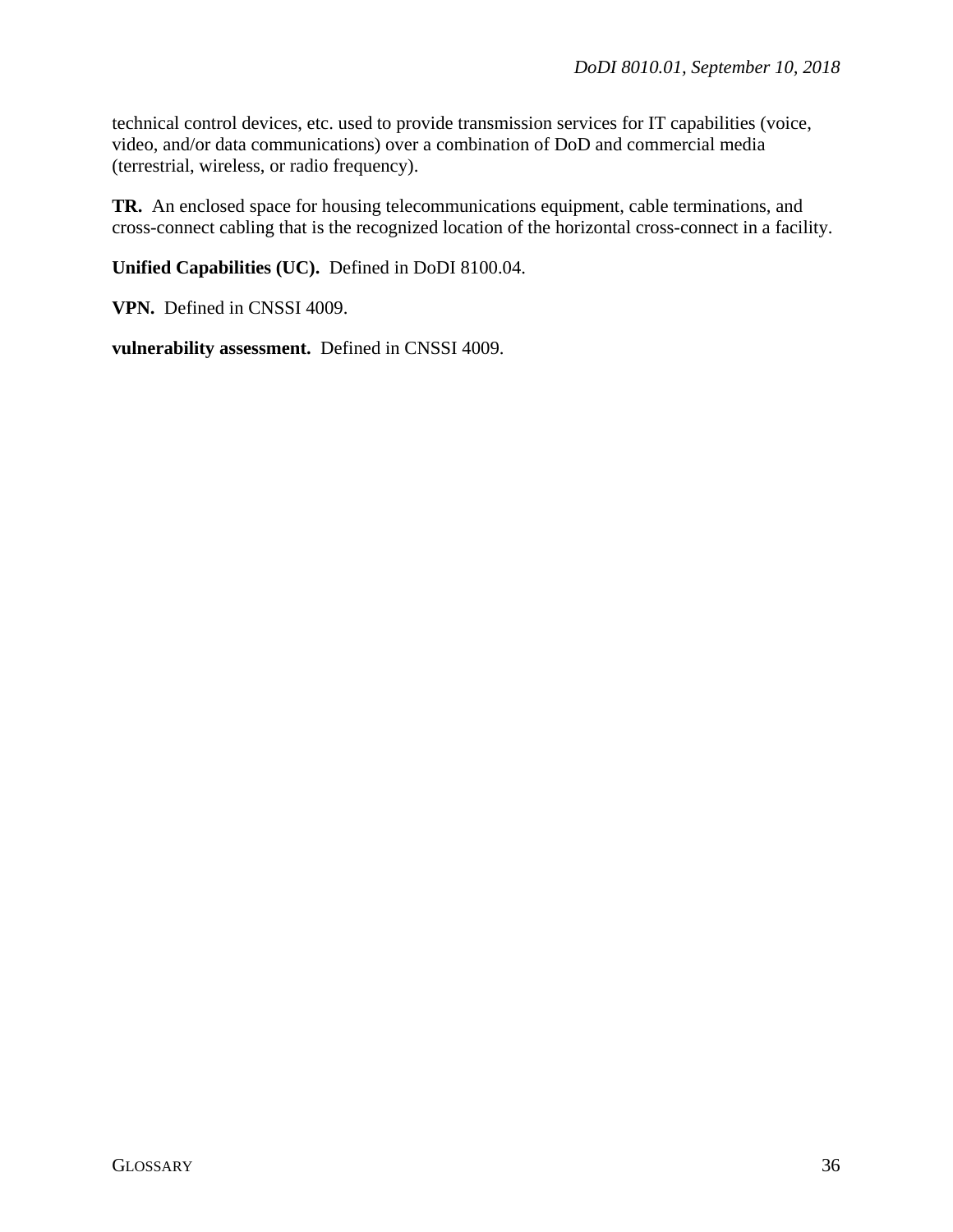# **REFERENCES**

- <span id="page-36-0"></span>Chairman of the Joint Chiefs of Staff Instruction 3170.01, Joint Capabilities Integration and Development System (JCIDS), January 23, 2015
- Committee on National Security Systems Instruction 4009, ""Committee on National Security Systems (CNSS) Glossary," April 6, 2015
- Defense Information Systems Agency, "Defense Information Systems Network (DISN) Connection Process Guide (DCPG)," current edition
- Defense Information Systems Agency, "Defense Information Systems Network (DISN) Cloud Connection Process Guide (DCCPG)," current edition (until integrated with the DCPG)
- Defense Intelligence Agency Instruction 8550.002, "Joint Worldwide Intelligence Communications Systems Connection Approval," May 2, 2014
- Deputy Secretary of Defense Memorandum, "Establishment of the Office of the Under Secretary of Defense for Research Engineering and the Office of the Under Secretary of Defense for Acquisition and Sustainment," July 13, 2018
- DISA Circular 310-55-9, "Base Level Support for the DISN," April 4, 2014
- DISA Circular 310-130-2, "Management Threshold (MT) and Performance Objectives (PO)," October 1, 2012
- DoD 5200.08-R, "Physical Security Program," April 9, 2007, as amended
- DoD 5220.22-M, "National Industrial Security Program Operating Manual," February 28, 2006, as amended
- DoD 7000.14-R,"Department of Defense Financial Management Regulations (FMRs)," date varies by volume
- DoD Chief Information Officer, "Defense Information Systems Network (DISN) Global Information Grid (GIG) Flag Panel Charter," April 2012, as amended
- DoD Directive 2010.9, "Acquisition and Cross-Cutting Agreements," April 28, 2003, as amended
- DoD Directive 3020.44, "Defense Crisis Management," June 4, 2007
- DoD Directive 3025.13, "Employment of DoD Capabilities in Support of the U.S. Secret Service (USSS), Department of Homeland Security (DHS)," October 8, 2010
- DoD Directive 3025.18, "Defense Support of Civil Authorities (DSCA)," December 2, 2010
- DoD Directive 5000.02, "Operation of the Defense Acquisition System," January 7, 2015
- DoD Directive 5105.19, "Defense Information Systems Agency (DISA)," July 25, 2006
- DoD Directive 5118.03, "Under Secretary of Defense (Comptroller)/Chief Financial Officer, Department of Defense (USD(C)/CFO)," April 20, 2012
- DoD Directive 5134.01, "Under Secretary of Defense for Acquisition, Technology, and Logistics (USD(AT&L))," December 9, 2005
- DoD Directive 5144.02, "DoD Chief Information Officer (DoD CIO)," November 21, 2014
- DoD Directive 5230.09, "Clearance of DoD Information for Public Release," August 22, 2008, as amended
- DoD Directive 5400.11, "DoD Privacy Program," October 29, 2014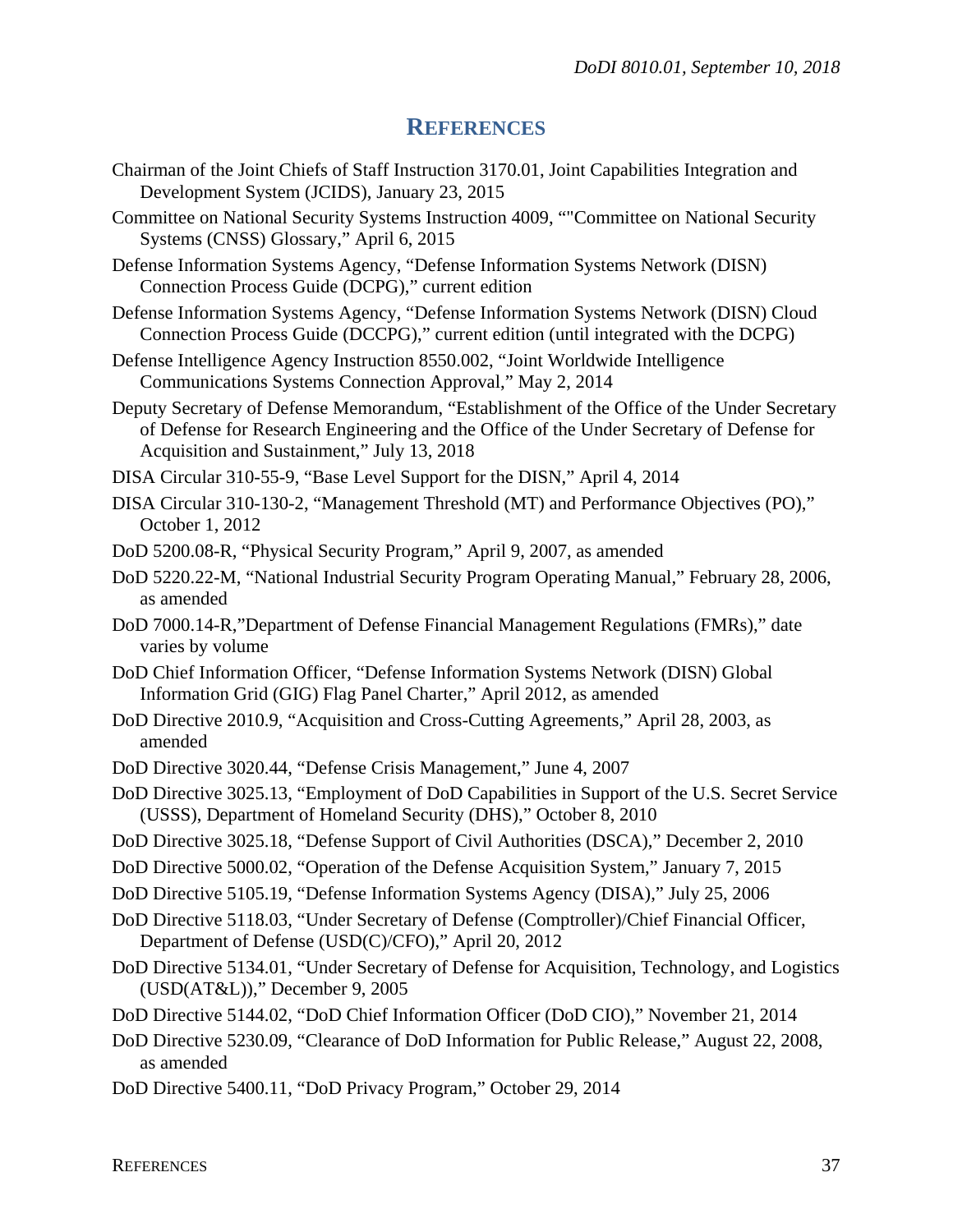DoD Directive 5500.07, "Standards of Conduct," November 29, 2007

- DoD Directive 5530.3, "International Agreements," June 11, 1987, as amended
- DoD Directive 7045.14, "The Planning, Programming, Budgeting, and Execution (PPBE) Process," January 25, 2013
- DoD Directive 8000.01, "Management of the Department of Defense Information Enterprise (DoD IE)," March 17, 2016
- DoD Directive 8100.02, "Use of Commercial Wireless Devices, Services, and Technologies in the Department of Defense (DoD) Global Information Grid (GIG)," April 14, 2004, as amended
- DoD Instruction 1015.10, "Military Morale, Welfare, and Recreation (MWR) Programs," July 6, 2009, as amended
- DoD Instruction 1015.11, "Lodging Policy," October 6, 2006
- DoD Instruction 1015.15, "Establishment, Management, and Control of Nonappropriated Fund Instrumentalities and Financial Management of Supporting Resources," October 31, 2007, as amended
- DoD Instruction 3000.05, "Stability Operations," September 16, 2009
- DoD Instruction 3003.01, "DoD Support to Civil Search and Rescue (SAR)." September 26, 2011
- DoD Instruction 3020.41, "Operational Contract Support (OCS)," December 20, 2011
- DoD Instruction 3025.19, "Procedures for Sharing Information with and Providing Support to the U.S. Secret Service (USSS), Department of Homeland Security (DHS)," November 29, 2011, as amended
- DoD Instruction 4000.19, "Support Agreements," April 25, 2013
- DoD Instruction 5000.02, "Operation of the Defense Acquisition System," January 7, 2015, as amended
- DoD Instruction 5000.64, "Accountability and Management of DoD Equipment and Other Accountable Property," May 19, 2011
- DoD Instruction 5200.44, "Protection of Mission Critical Functions to Achieve Trusted Systems and Networks (TSN)," November 5, 2012, as amended
- DoD Instruction 5220.22, "National Industrial Security Program (NISP)," March 18, 2011
- DoD Instruction 5410.19, "Public Affairs Community Relations Policy Implementation," November 13, 2001
- DoD Instruction 5535.10, "Coordination of DoD Efforts to Identify, Evaluate, and Transfer DoD Technology Items, Equipment, and Services to Federal, State, and Local First Responders," November 24, 2009
- DoD Instruction 6055.17, "DoD Installation Emergency Management (IEM) Program," February 13, 2017
- DoD Instruction 8100.04, "DoD Unified Capabilities (UC)," December 9, 2010
- DoD Instruction 8110.01, "Mission Partner Environment (MPE) Information Sharing Capability Implementation for the DoD," November 25, 2014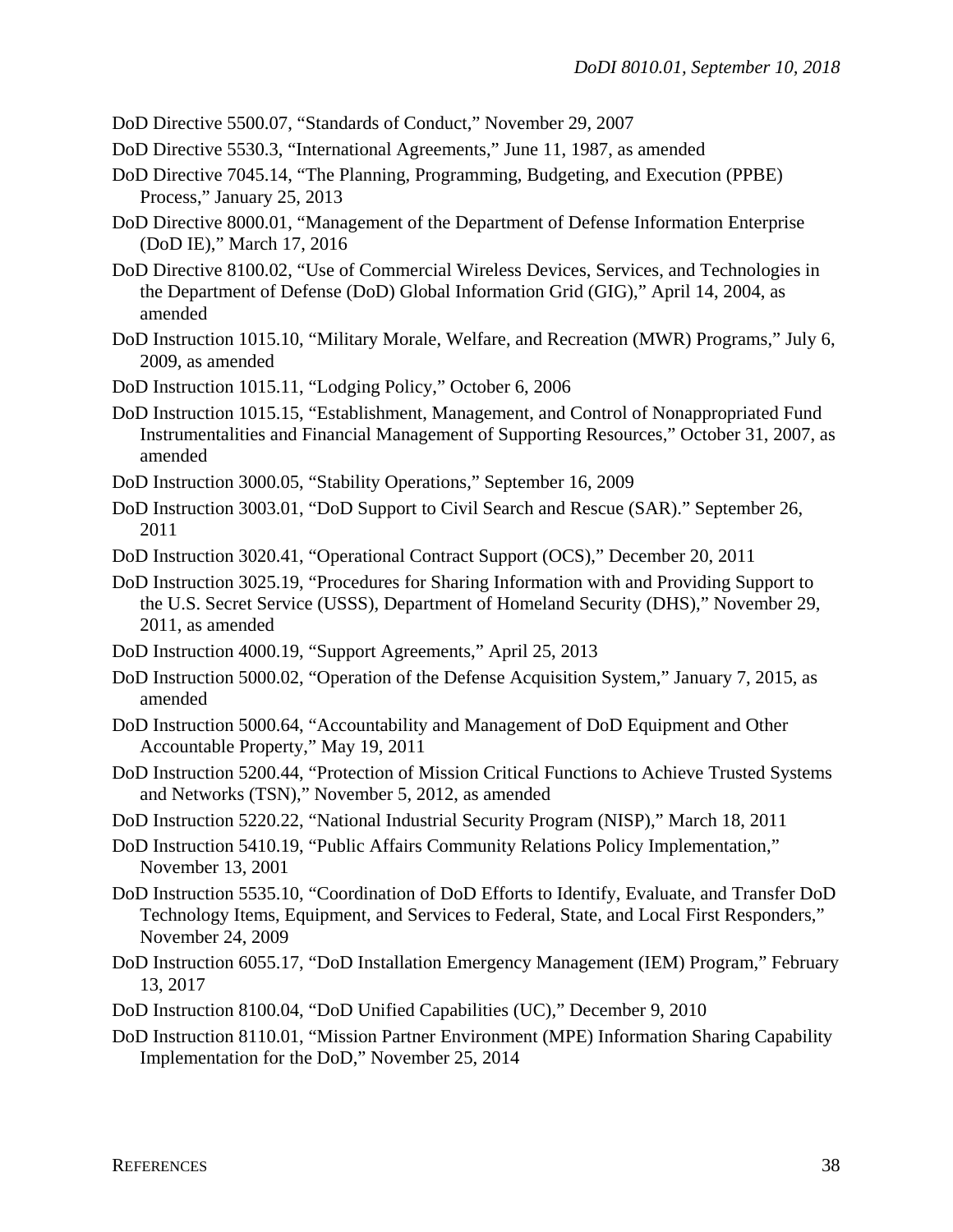- DoD Instruction 8220.02, "Information and Communications Technology (ICT) Capabilities for Support of Stabilization and Reconstruction, Disaster Relief, and Humanitarian and Civic Assistance Operations," April 30, 2009
- DoD Instruction 8320.02, "Sharing Data, Information, and Information Technology (IT) Services in the Department of Defense," August 5, 2013
- DoD Instruction 8320.07, "Implementing the Sharing Data, Information, and Information Technology (IT) Services in the Department of Defense," August 3, 2015
- DoD Instruction 8330.01, "Interoperability of Information Technology (IT), Including National Security Systems (NSS)," May 21, 2014
- DoD Instruction 8410.02, "Netops for the Global Information Grid (GIG)," December 19, 2008
- DoD Instruction 8410.03, "Network Management (NM)," August 29, 2012
- DoD Instruction 8420.01, "Commercial Wireless Local-Area Network (WLAN) Devices, Systems, and Technologies," November 3, 2009
- DoD Instruction 8440.01, "DoD Information Technology (IT) Service Management (ITSM)," December 24, 2015
- DoD Instruction 8500.01, "Cybersecurity," March 14, 2014
- DoD Instruction 8510.01, "Risk Management Framework (RMF) for DoD Information Technology (IT)," March 12, 2014, as amended
- DoD Instruction 8523.01, "Communications Security (COMSEC)," April 22, 2008
- DoD Instruction 8530.01, "Cybersecurity Activities Support to DoD Information Network Operations," March 7, 2016
- DoD Instruction 8540.01, "Cross Domain (CD) Policy," May 8, 2015
- DoD Instruction 8550.01, "DoD Internet Services and Internet-Based Capabilities,"

September 11, 2012

- DoD Instruction 8551.01, "Ports, Protocols, and Services Management (PPSM)," May 28, 2014
- DoD Regulation 7000.14-R,"Department of Defense Financial Management Regulations (FMRS)," Various
- Memorandum of Agreement between the Departments of Defense and Homeland Security, January 19, 2017
- National Institute of Science and Technology Special Publication 800-47, "Security Guide for Interconnecting Information Technology Systems," August 2002
- National Institute of Science and Technology Special Publication 800-97, "Establishing Wireless Robust Security Networks: A Guide to IEEE 802.11i," February 2007
- National Telecommunications & Information Administration, "Manual of Regulations and Procedures for Federal Radio Frequency Management," September 2015
- Office of the Chairman of the Joint Chiefs of Staff, "DoD Dictionary of Military and Associated Terms," current edition
- Public Law 104-104, "Telecommunications Act of 1996," February 8, 1996
- Under Secretary of Defense for Intelligence Memorandum, "Directive-Type Memorandum (DTM) 09-012, 'Interim Policy Guidance for DoD Physical Access Control'," December 8, 2009